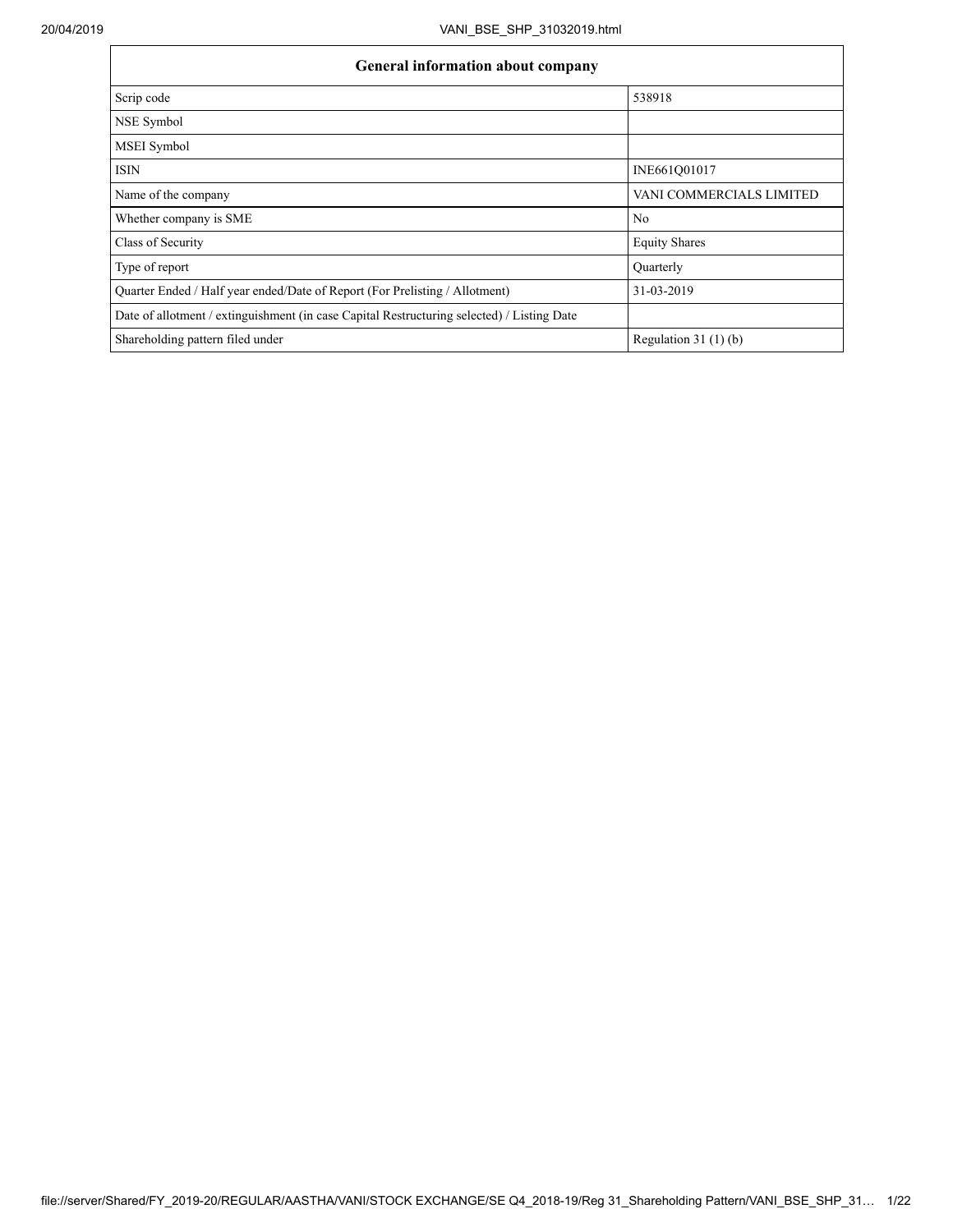|                       | <b>Declaration</b>                                                                        |                |                                |                       |                             |  |  |  |  |  |  |  |  |
|-----------------------|-------------------------------------------------------------------------------------------|----------------|--------------------------------|-----------------------|-----------------------------|--|--|--|--|--|--|--|--|
| Sr.<br>N <sub>0</sub> | Particular                                                                                | Yes/No         | Promoter and<br>Promoter Group | Public<br>shareholder | Non Promoter-<br>Non Public |  |  |  |  |  |  |  |  |
| 1                     | Whether the Listed Entity has issued any partly paid up shares?                           | No.            | N <sub>0</sub>                 | N <sub>0</sub>        | N <sub>0</sub>              |  |  |  |  |  |  |  |  |
| 2                     | Whether the Listed Entity has issued any Convertible Securities<br>?                      | No             | N <sub>0</sub>                 | No                    | N <sub>0</sub>              |  |  |  |  |  |  |  |  |
| 3                     | Whether the Listed Entity has issued any Warrants?                                        | N <sub>0</sub> | N <sub>0</sub>                 | N <sub>0</sub>        | N <sub>0</sub>              |  |  |  |  |  |  |  |  |
| $\overline{4}$        | Whether the Listed Entity has any shares against which<br>depository receipts are issued? | N <sub>0</sub> | N <sub>0</sub>                 | N <sub>0</sub>        | N <sub>0</sub>              |  |  |  |  |  |  |  |  |
| 5                     | Whether the Listed Entity has any shares in locked-in?                                    | N <sub>0</sub> | N <sub>0</sub>                 | N <sub>0</sub>        | N <sub>0</sub>              |  |  |  |  |  |  |  |  |
| 6                     | Whether any shares held by promoters are pledge or otherwise<br>encumbered?               | N <sub>0</sub> | N <sub>0</sub>                 |                       |                             |  |  |  |  |  |  |  |  |
| $7\phantom{.0}$       | Whether company has equity shares with differential voting<br>rights?                     | N <sub>0</sub> | N <sub>0</sub>                 | N <sub>0</sub>        | N <sub>0</sub>              |  |  |  |  |  |  |  |  |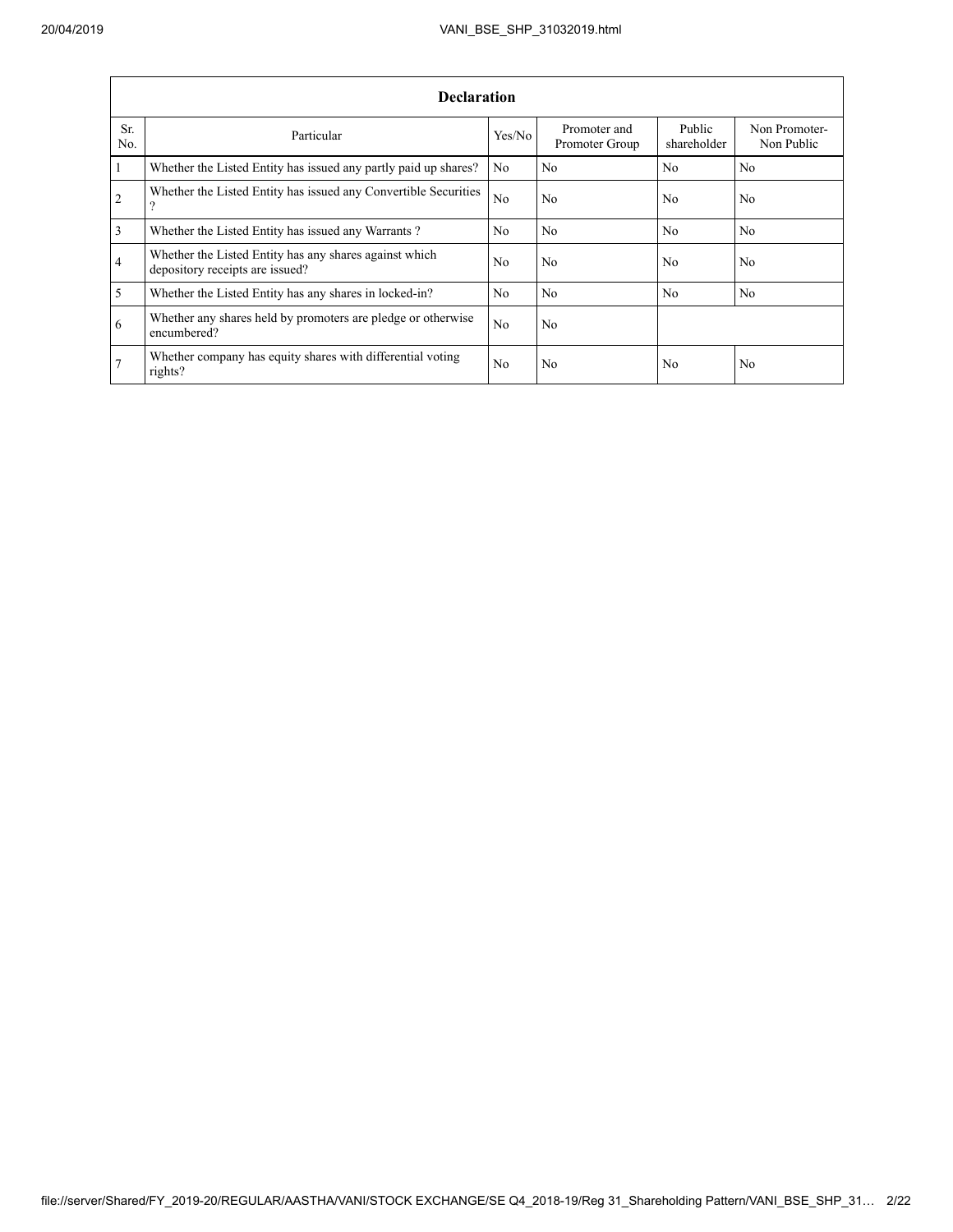|                 | Category                                  | Nos. Of        | No. of<br>fully paid  | No. Of<br>Partly           | No. Of<br>shares         | Total nos.<br>shares     | Shareholding as a<br>% of total no. of<br>shares (calculated<br>as per SCRR, 1957)<br>(VIII) As a % of<br>$(A+B+C2)$ | Number of Voting Rights held in each<br>class of securities (IX) |                           |         |                     |
|-----------------|-------------------------------------------|----------------|-----------------------|----------------------------|--------------------------|--------------------------|----------------------------------------------------------------------------------------------------------------------|------------------------------------------------------------------|---------------------------|---------|---------------------|
| Category<br>(1) | of<br>shareholder                         | shareholders   | up equity             | paid-up<br>equity          | underlying<br>Depository | held (VII)               |                                                                                                                      |                                                                  | No of Voting (XIV) Rights |         | Total as a          |
|                 | (II)                                      | (III)          | shares<br>held $(IV)$ | shares<br>$\text{held}(V)$ | Receipts<br>(VI)         | $= (IV) +$<br>$(V)+(VI)$ |                                                                                                                      | Class<br>eg: $X$                                                 | Class<br>eg:y             | Total   | $%$ of<br>$(A+B+C)$ |
| (A)             | Promoter<br>&<br>Promoter<br>Group        | $\overline{7}$ | 235100                |                            |                          | 235100                   | 5.71                                                                                                                 | 235100                                                           |                           | 235100  | 5.71                |
| (B)             | Public                                    | 931            | 3884700               |                            |                          | 3884700                  | 94.29                                                                                                                | 3884700                                                          |                           | 3884700 | 94.29               |
| (C)             | Non<br>Promoter-<br>Non Public            |                |                       |                            |                          |                          |                                                                                                                      |                                                                  |                           |         |                     |
| (C1)            | <b>Shares</b><br>underlying<br><b>DRs</b> |                |                       |                            |                          |                          |                                                                                                                      |                                                                  |                           |         |                     |
| (C2)            | Shares held<br>by<br>Employee<br>Trusts   |                |                       |                            |                          |                          |                                                                                                                      |                                                                  |                           |         |                     |
|                 | Total                                     | 938            | 4119800               |                            |                          | 4119800                  | 100                                                                                                                  | 4119800                                                          |                           | 4119800 | 100                 |

## **Table I - Summary Statement holding of specified securities**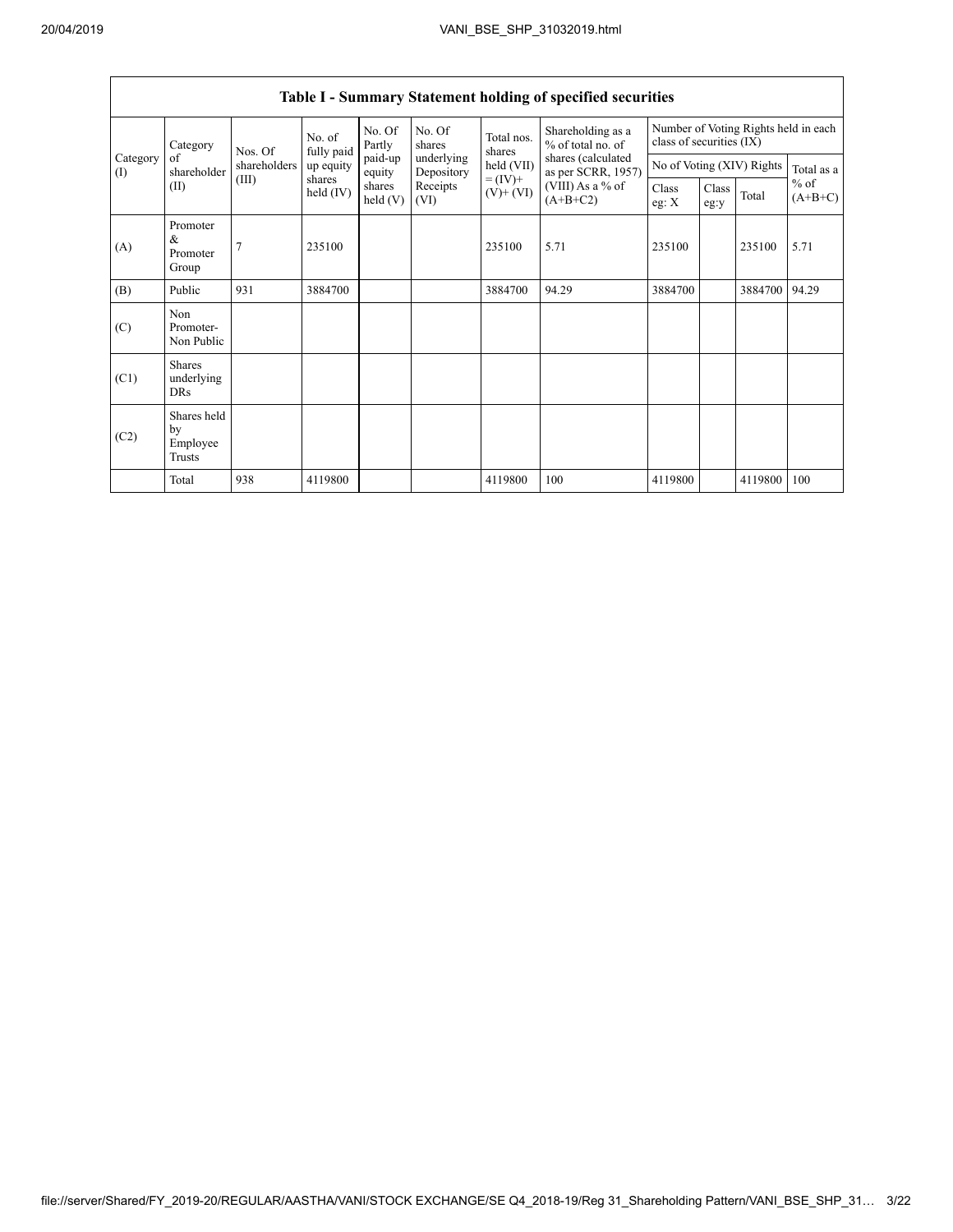|                 | Table I - Summary Statement holding of specified securities |                                                                                                                         |                         |                                                                                                               |                                                                                                                                                                                  |                                        |                                                  |                                                                        |                                                         |                                       |  |  |  |
|-----------------|-------------------------------------------------------------|-------------------------------------------------------------------------------------------------------------------------|-------------------------|---------------------------------------------------------------------------------------------------------------|----------------------------------------------------------------------------------------------------------------------------------------------------------------------------------|----------------------------------------|--------------------------------------------------|------------------------------------------------------------------------|---------------------------------------------------------|---------------------------------------|--|--|--|
| Category<br>(I) | Category<br>of<br>shareholder<br>(II)                       | No. Of<br>No. of<br><b>Shares</b><br>Shares<br>Underlying<br>Outstanding<br>convertible<br>securities<br>$(X_i)$<br>(X) | Underlying              | No. Of Shares<br>Underlying<br>Outstanding<br>convertible<br>securities and<br>No. Of<br>Warrants (Xi)<br>(a) | Shareholding, as a %<br>assuming full<br>conversion of<br>convertible securities (<br>as a percentage of<br>diluted share capital)<br>$(XI) = (VII)+(X) As a %$<br>of $(A+B+C2)$ | Number of<br>Locked in<br>shares (XII) |                                                  | Number of<br>Shares<br>pledged or<br>otherwise<br>encumbered<br>(XIII) |                                                         | Number of<br>equity shares<br>held in |  |  |  |
|                 |                                                             |                                                                                                                         | Outstanding<br>Warrants |                                                                                                               |                                                                                                                                                                                  | No.<br>(a)                             | As a<br>$%$ of<br>total<br>Shares<br>held<br>(b) | No.<br>(a)                                                             | As a<br>$%$ of<br>total<br><b>Shares</b><br>held<br>(b) | dematerialized<br>form $(XIV)$        |  |  |  |
| (A)             | Promoter<br>&<br>Promoter<br>Group                          |                                                                                                                         |                         |                                                                                                               | 5.71                                                                                                                                                                             |                                        |                                                  |                                                                        |                                                         | 235100                                |  |  |  |
| (B)             | Public                                                      |                                                                                                                         |                         |                                                                                                               | 94.29                                                                                                                                                                            |                                        |                                                  |                                                                        |                                                         | 2464500                               |  |  |  |
| (C)             | Non<br>Promoter-<br>Non Public                              |                                                                                                                         |                         |                                                                                                               |                                                                                                                                                                                  |                                        |                                                  |                                                                        |                                                         |                                       |  |  |  |
| (C1)            | <b>Shares</b><br>underlying<br><b>DRs</b>                   |                                                                                                                         |                         |                                                                                                               |                                                                                                                                                                                  |                                        |                                                  |                                                                        |                                                         |                                       |  |  |  |
| (C2)            | Shares held<br>by<br>Employee<br>Trusts                     |                                                                                                                         |                         |                                                                                                               |                                                                                                                                                                                  |                                        |                                                  |                                                                        |                                                         |                                       |  |  |  |
|                 | Total                                                       |                                                                                                                         |                         |                                                                                                               | 100                                                                                                                                                                              |                                        |                                                  |                                                                        |                                                         | 2699600                               |  |  |  |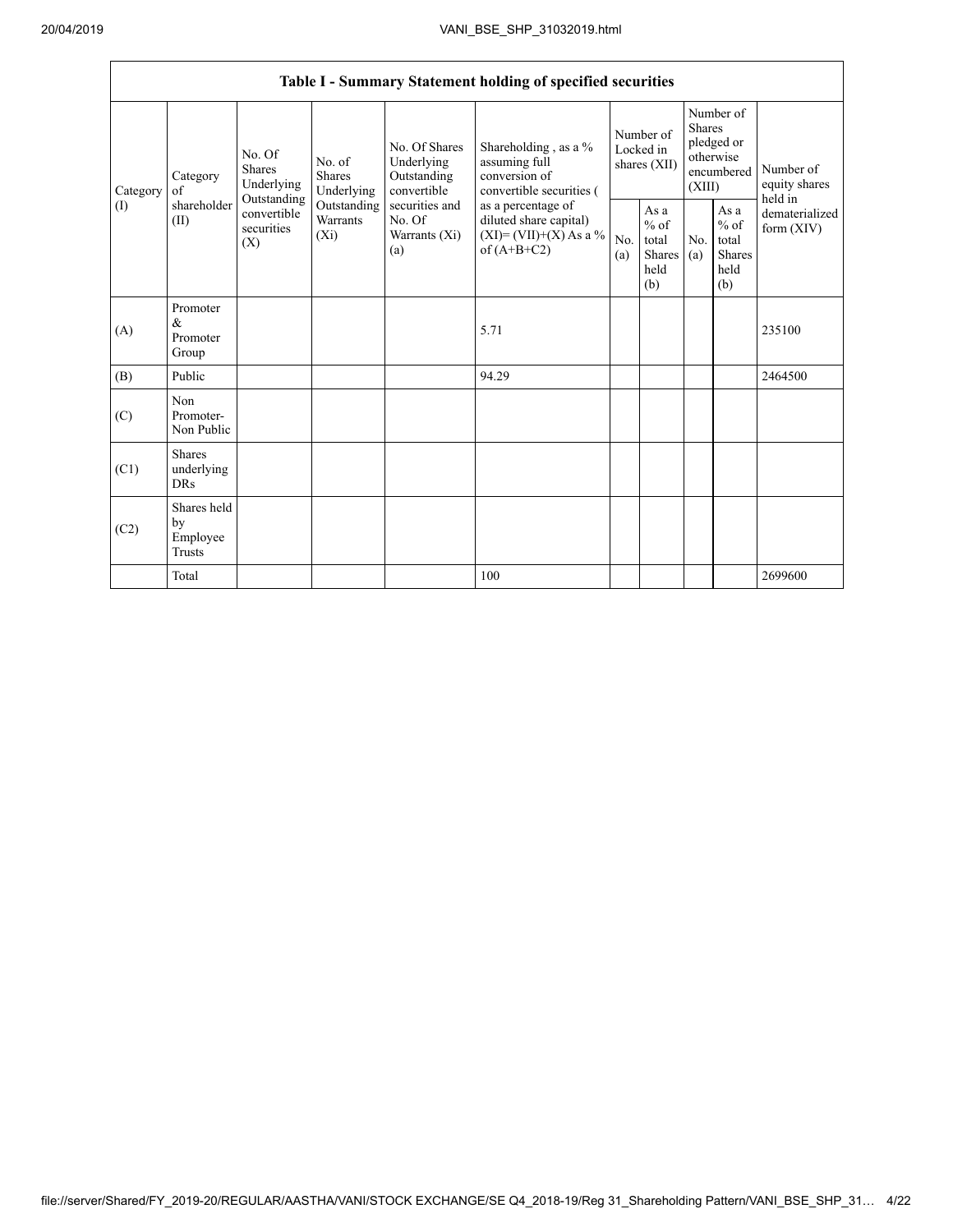| Table II - Statement showing shareholding pattern of the Promoter and Promoter Group         |                                                                                                                     |                                                                              |                            |                                 |                                    |                             |                                              |                               |               |                                 |                           |  |
|----------------------------------------------------------------------------------------------|---------------------------------------------------------------------------------------------------------------------|------------------------------------------------------------------------------|----------------------------|---------------------------------|------------------------------------|-----------------------------|----------------------------------------------|-------------------------------|---------------|---------------------------------|---------------------------|--|
|                                                                                              |                                                                                                                     |                                                                              | No. of                     | No.<br>Of                       | No. Of                             | Total<br>nos.               | Shareholding<br>as a % of total              | each class of securities (IX) |               | Number of Voting Rights held in |                           |  |
| Sr.                                                                                          | Category & Name<br>of the<br>Shareholders (I)                                                                       | Nos. Of<br>shareholders                                                      | fully<br>paid up<br>equity | Partly<br>paid-<br>up           | shares<br>underlying<br>Depository | shares<br>held<br>$(VII) =$ | no. of shares<br>(calculated as<br>per SCRR, | No of Voting (XIV) Rights     |               |                                 | Total<br>as a %<br>of     |  |
|                                                                                              |                                                                                                                     | (III)                                                                        | shares<br>held (IV)        | equity<br>shares<br>held<br>(V) | Receipts<br>(VI)                   | $(IV)+$<br>$(V)$ +<br>(VI)  | 1957) (VIII)<br>As a % of<br>$(A+B+C2)$      | Class eg:<br>X                | Class<br>eg:y | Total                           | Total<br>Voting<br>rights |  |
| A                                                                                            | Table II - Statement showing shareholding pattern of the Promoter and Promoter Group                                |                                                                              |                            |                                 |                                    |                             |                                              |                               |               |                                 |                           |  |
| (1)                                                                                          | Indian                                                                                                              |                                                                              |                            |                                 |                                    |                             |                                              |                               |               |                                 |                           |  |
| (a)                                                                                          | Individuals/Hindu<br>undivided Family                                                                               | $\tau$                                                                       | 235100                     |                                 |                                    | 235100                      | 5.71                                         | 235100                        |               | 235100                          | 5.71                      |  |
| Sub-Total (A)<br>(1)                                                                         |                                                                                                                     | 7                                                                            | 235100                     |                                 |                                    | 235100                      | 5.71                                         | 235100                        |               | 235100                          | 5.71                      |  |
| (2)                                                                                          | Foreign                                                                                                             |                                                                              |                            |                                 |                                    |                             |                                              |                               |               |                                 |                           |  |
| Total<br>Shareholding<br>of Promoter<br>and Promoter<br>Group $(A)$ =<br>$(A)(1)+(A)$<br>(2) |                                                                                                                     | 7                                                                            | 235100                     |                                 |                                    | 235100                      | 5.71                                         | 235100                        |               | 235100                          | 5.71                      |  |
| $\, {\bf B}$                                                                                 |                                                                                                                     | Table III - Statement showing shareholding pattern of the Public shareholder |                            |                                 |                                    |                             |                                              |                               |               |                                 |                           |  |
| (1)                                                                                          | Institutions                                                                                                        |                                                                              |                            |                                 |                                    |                             |                                              |                               |               |                                 |                           |  |
| (3)                                                                                          | Non-institutions                                                                                                    |                                                                              |                            |                                 |                                    |                             |                                              |                               |               |                                 |                           |  |
| (a(i))                                                                                       | Individuals -<br>i.Individual<br>shareholders<br>holding nominal<br>share capital up to<br>Rs. 2 lakhs.             | 876                                                                          | 656891                     |                                 |                                    | 656891                      | 15.94                                        | 656891                        |               | 656891                          | 15.94                     |  |
| (a(ii))                                                                                      | Individuals - ii.<br>Individual<br>shareholders<br>holding nominal<br>share capital in<br>excess of Rs. 2<br>lakhs. | 30                                                                           | 1989108                    |                                 |                                    | 1989108                     | 48.28                                        | 1989108                       |               | 1989108                         | 48.28                     |  |
| (e)                                                                                          | Any Other<br>(specify)                                                                                              | 25                                                                           | 1238701                    |                                 |                                    | 1238701 30.07               |                                              | 1238701                       |               | 1238701 30.07                   |                           |  |
| Sub-Total (B)<br>(3)                                                                         |                                                                                                                     | 931                                                                          | 3884700                    |                                 |                                    | 3884700                     | 94.29                                        | 3884700                       |               | 3884700                         | 94.29                     |  |
| <b>Total Public</b><br>Shareholding<br>$(B)=(B)(1)+$<br>$(B)(2)+(B)(3)$                      |                                                                                                                     | 931                                                                          | 3884700                    |                                 |                                    | 3884700                     | 94.29                                        | 3884700                       |               | 3884700                         | 94.29                     |  |
| $\mathbf C$                                                                                  | Table IV - Statement showing shareholding pattern of the Non Promoter- Non Public shareholder                       |                                                                              |                            |                                 |                                    |                             |                                              |                               |               |                                 |                           |  |
| Total (<br>$A+B+C2$ )                                                                        |                                                                                                                     | 938                                                                          | 4119800                    |                                 |                                    | 4119800                     | 100                                          | 4119800                       |               | 4119800                         | 100                       |  |
| Total<br>$(A+B+C)$                                                                           |                                                                                                                     | 938                                                                          | 4119800                    |                                 |                                    | 4119800                     | 100                                          | 4119800                       |               | 4119800                         | 100                       |  |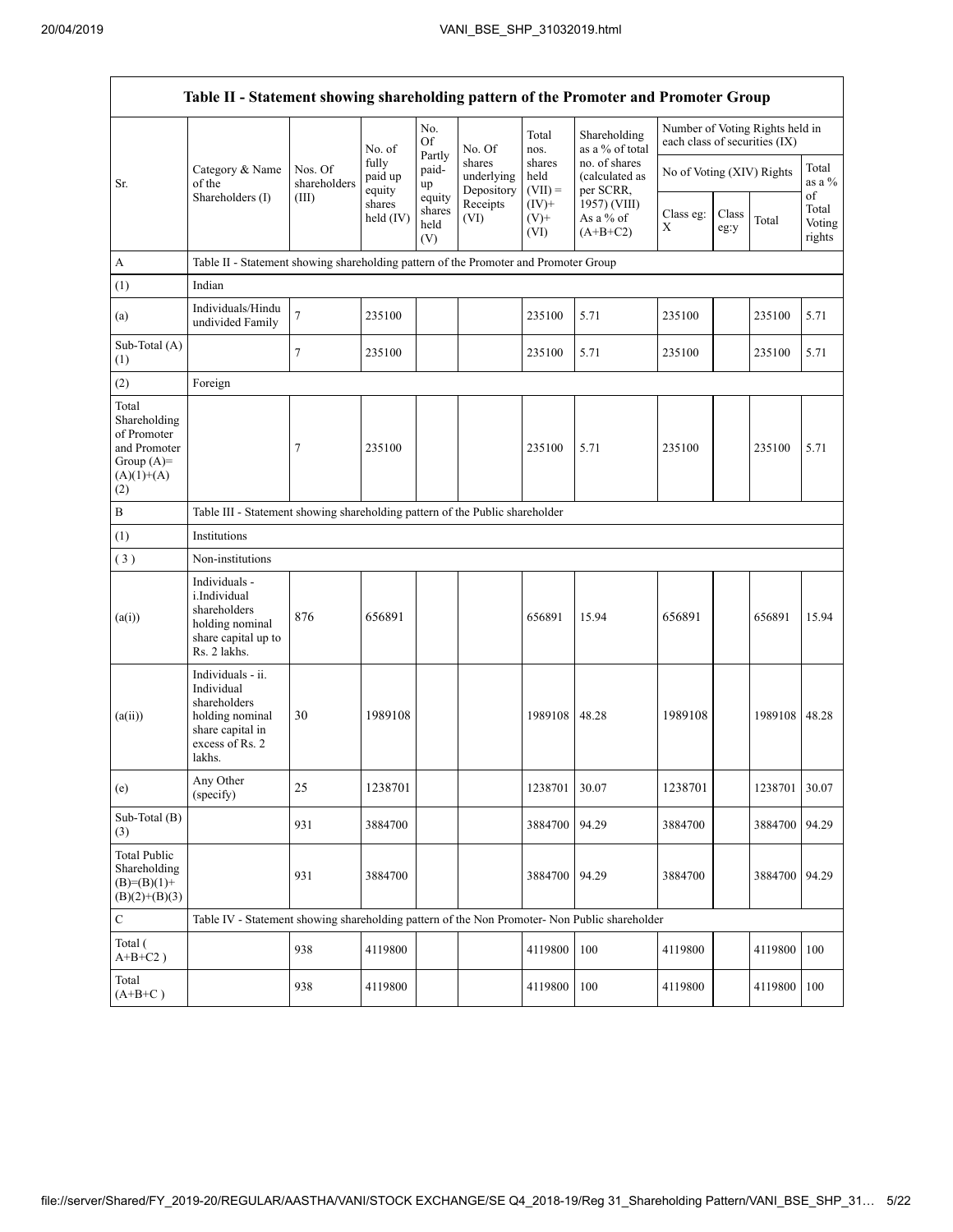Г

|                                                                                         | Table II - Statement showing shareholding pattern of the Promoter and Promoter Group                                                       |             |                                                             |                                                                                                                                                                           |  |                                                  |            |                                                                        |                                       |  |  |  |  |  |
|-----------------------------------------------------------------------------------------|--------------------------------------------------------------------------------------------------------------------------------------------|-------------|-------------------------------------------------------------|---------------------------------------------------------------------------------------------------------------------------------------------------------------------------|--|--------------------------------------------------|------------|------------------------------------------------------------------------|---------------------------------------|--|--|--|--|--|
|                                                                                         | No. Of<br>No. of<br><b>Shares</b><br><b>Shares</b><br>Underlying<br>Outstanding<br>convertible<br>Warrants<br>securities<br>$(X_i)$<br>(X) | Underlying  | No. Of Shares<br>Underlying<br>Outstanding                  | Shareholding, as a %<br>assuming full conversion of<br>convertible securities (as a<br>percentage of diluted share<br>capital) $(XI) = (VII)+(X) As$<br>a % of $(A+B+C2)$ |  | Number of<br>Locked in<br>shares (XII)           |            | Number of<br>Shares<br>pledged or<br>otherwise<br>encumbered<br>(XIII) | Number of<br>equity shares<br>held in |  |  |  |  |  |
| Sr.                                                                                     |                                                                                                                                            | Outstanding | convertible<br>securities and<br>No. Of Warrants<br>(Xi)(a) |                                                                                                                                                                           |  | As a<br>$%$ of<br>total<br>Shares<br>held<br>(b) | No.<br>(a) | As $\mathbf a$<br>$%$ of<br>total<br>Shares<br>held<br>(b)             | dematerialized<br>form $(XIV)$        |  |  |  |  |  |
| $\mathbf{A}$                                                                            |                                                                                                                                            |             |                                                             | Table II - Statement showing shareholding pattern of the Promoter and Promoter Group                                                                                      |  |                                                  |            |                                                                        |                                       |  |  |  |  |  |
| (1)                                                                                     | Indian                                                                                                                                     |             |                                                             |                                                                                                                                                                           |  |                                                  |            |                                                                        |                                       |  |  |  |  |  |
| (a)                                                                                     |                                                                                                                                            |             |                                                             | 5.71                                                                                                                                                                      |  |                                                  |            |                                                                        | 235100                                |  |  |  |  |  |
| Sub-Total (A)<br>(1)                                                                    |                                                                                                                                            |             |                                                             | 5.71                                                                                                                                                                      |  |                                                  |            |                                                                        | 235100                                |  |  |  |  |  |
| (2)                                                                                     | Foreign                                                                                                                                    |             |                                                             |                                                                                                                                                                           |  |                                                  |            |                                                                        |                                       |  |  |  |  |  |
| Total<br>Shareholding<br>of Promoter<br>and Promoter<br>Group $(A)=$<br>$(A)(1)+(A)(2)$ |                                                                                                                                            |             |                                                             | 5.71                                                                                                                                                                      |  |                                                  |            |                                                                        | 235100                                |  |  |  |  |  |
| B                                                                                       |                                                                                                                                            |             |                                                             | Table III - Statement showing shareholding pattern of the Public shareholder                                                                                              |  |                                                  |            |                                                                        |                                       |  |  |  |  |  |
| (1)                                                                                     | Institutions                                                                                                                               |             |                                                             |                                                                                                                                                                           |  |                                                  |            |                                                                        |                                       |  |  |  |  |  |
| (3)                                                                                     | Non-institutions                                                                                                                           |             |                                                             |                                                                                                                                                                           |  |                                                  |            |                                                                        |                                       |  |  |  |  |  |
| (a(i))                                                                                  |                                                                                                                                            |             |                                                             | 15.94                                                                                                                                                                     |  |                                                  |            |                                                                        | 313721                                |  |  |  |  |  |
| (a(ii))                                                                                 |                                                                                                                                            |             |                                                             | 48.28                                                                                                                                                                     |  |                                                  |            |                                                                        | 927078                                |  |  |  |  |  |
| (e)                                                                                     |                                                                                                                                            |             |                                                             | 30.07                                                                                                                                                                     |  |                                                  |            |                                                                        | 1223701                               |  |  |  |  |  |
| Sub-Total (B)<br>(3)                                                                    |                                                                                                                                            |             |                                                             | 94.29                                                                                                                                                                     |  |                                                  |            |                                                                        | 2464500                               |  |  |  |  |  |
| <b>Total Public</b><br>Shareholding<br>$(B)= (B)(1) +$<br>$(B)(2)+(B)(3)$               |                                                                                                                                            |             |                                                             | 94.29                                                                                                                                                                     |  |                                                  |            |                                                                        | 2464500                               |  |  |  |  |  |
| $\mathbf C$                                                                             |                                                                                                                                            |             |                                                             | Table IV - Statement showing shareholding pattern of the Non Promoter- Non Public shareholder                                                                             |  |                                                  |            |                                                                        |                                       |  |  |  |  |  |
| Total (<br>$A+B+C2$ )                                                                   |                                                                                                                                            |             |                                                             | 100                                                                                                                                                                       |  |                                                  |            |                                                                        | 2699600                               |  |  |  |  |  |
| Total (A+B+C                                                                            |                                                                                                                                            |             |                                                             | 100                                                                                                                                                                       |  |                                                  |            |                                                                        | 2699600                               |  |  |  |  |  |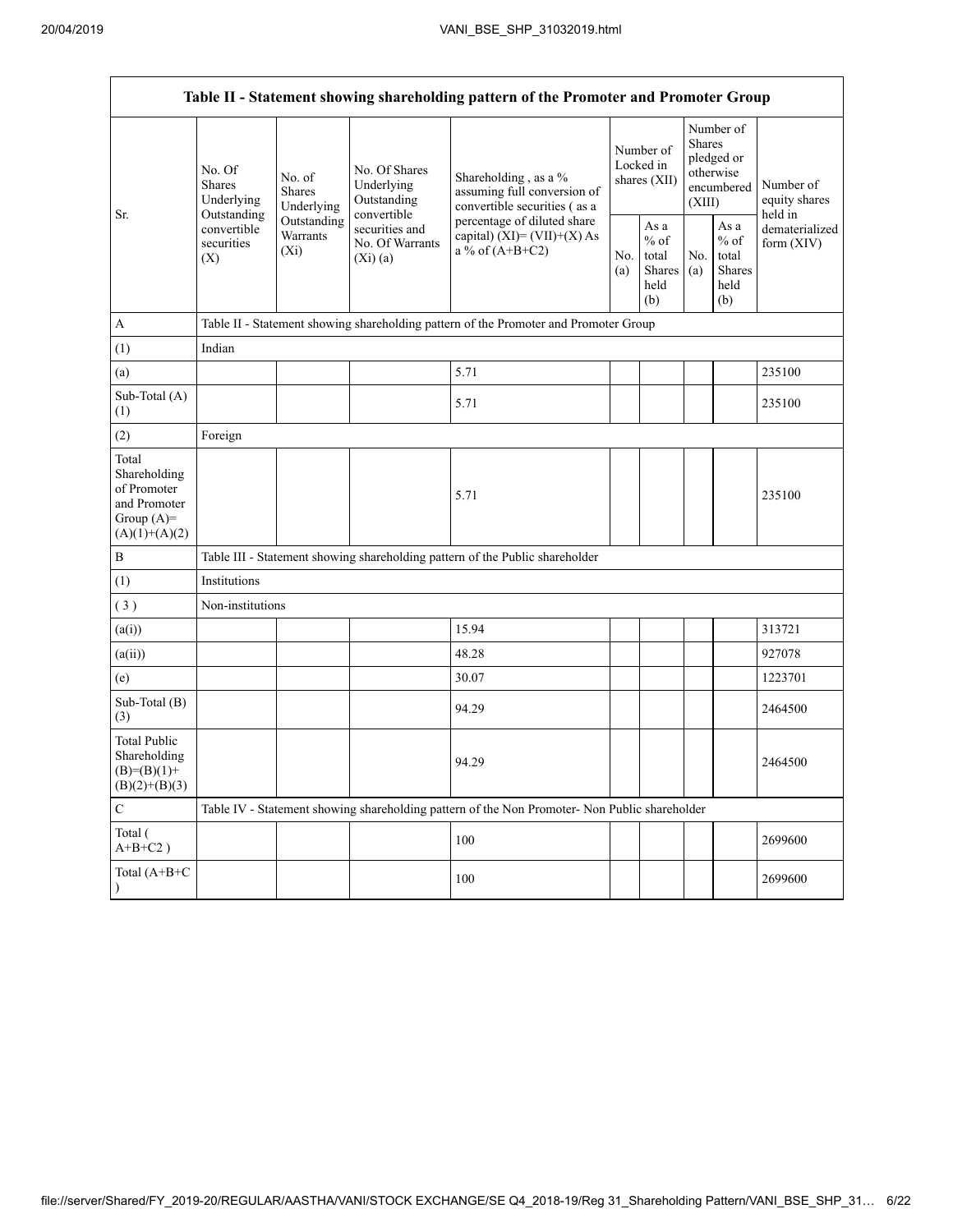| <b>Individuals/Hindu undivided Family</b>                                                                                                                                                |                       |                                                               |                                 |                                 |                                |                                |                                |  |  |  |  |  |
|------------------------------------------------------------------------------------------------------------------------------------------------------------------------------------------|-----------------------|---------------------------------------------------------------|---------------------------------|---------------------------------|--------------------------------|--------------------------------|--------------------------------|--|--|--|--|--|
| Searial No.                                                                                                                                                                              | 1                     | $\overline{c}$                                                | $\mathfrak{Z}$                  | $\overline{4}$                  | 5                              | 6                              | $\boldsymbol{7}$               |  |  |  |  |  |
| Name of the<br>Shareholders (I)                                                                                                                                                          | O P<br><b>SUKHIJA</b> | <b>RAJ KANTA</b><br><b>SUKHIJA</b>                            | <b>GAURAV</b><br><b>SUKHIJA</b> | <b>RASHMI</b><br><b>SUKHIJA</b> | <b>NEELAM</b><br><b>BHATIA</b> | <b>KOMAL</b><br><b>SUKHIJA</b> | <b>GAURAV</b><br><b>BHATIA</b> |  |  |  |  |  |
| PAN(II)                                                                                                                                                                                  | AXSPS8696P            | AAWPK6240L                                                    | ARDPS5567Q                      | BBFPS8321F                      | AFCPB0391Q                     | ALHPM7231R                     | AFZPB0749K                     |  |  |  |  |  |
| No. of fully paid<br>up equity shares<br>held (IV)                                                                                                                                       | 59400                 | 59200                                                         | 59000                           | 29000                           | 9800                           | 9500                           | 9200                           |  |  |  |  |  |
| No. Of Partly paid-<br>up equity shares<br>held(V)                                                                                                                                       |                       |                                                               |                                 |                                 |                                |                                |                                |  |  |  |  |  |
| No. Of shares<br>underlying<br>Depository<br>Receipts (VI)                                                                                                                               |                       |                                                               |                                 |                                 |                                |                                |                                |  |  |  |  |  |
| Total nos. shares<br>held $(VII) = (IV) +$<br>$(V)$ + $(VI)$                                                                                                                             | 59400                 | 59200                                                         | 59000                           | 29000                           | 9800                           | 9500                           | 9200                           |  |  |  |  |  |
| Shareholding as a<br>% of total no. of<br>shares (calculated<br>as per SCRR,<br>1957) (VIII) As a<br>% of $(A+B+C2)$                                                                     | 1.44                  | 1.44                                                          | 1.43                            | 0.7                             | 0.24                           | 0.23                           | 0.22                           |  |  |  |  |  |
|                                                                                                                                                                                          |                       | Number of Voting Rights held in each class of securities (IX) |                                 |                                 |                                |                                |                                |  |  |  |  |  |
| Class eg:X                                                                                                                                                                               | 59400                 | 59200                                                         | 59000                           | 29000                           | 9800                           | 9500                           | 9200                           |  |  |  |  |  |
| Class eg:y                                                                                                                                                                               |                       |                                                               |                                 |                                 |                                |                                |                                |  |  |  |  |  |
| Total                                                                                                                                                                                    | 59400                 | 59200                                                         | 59000                           | 29000                           | 9800                           | 9500                           | 9200                           |  |  |  |  |  |
| Total as a % of<br>Total Voting rights                                                                                                                                                   | 1.44                  | 1.44                                                          | 1.43                            | 0.7                             | 0.24                           | 0.23                           | 0.22                           |  |  |  |  |  |
| No. Of Shares<br>Underlying<br>Outstanding<br>convertible<br>securities $(X)$                                                                                                            |                       |                                                               |                                 |                                 |                                |                                |                                |  |  |  |  |  |
| No. of Shares<br>Underlying<br>Outstanding<br>Warrants (Xi)                                                                                                                              |                       |                                                               |                                 |                                 |                                |                                |                                |  |  |  |  |  |
| No. Of Shares<br>Underlying<br>Outstanding<br>convertible<br>securities and No.<br>Of Warrants (Xi)<br>(a)                                                                               |                       |                                                               |                                 |                                 |                                |                                |                                |  |  |  |  |  |
| Shareholding, as a<br>% assuming full<br>conversion of<br>convertible<br>securities (as a<br>percentage of<br>diluted share<br>capital) (XI)=<br>$(VII)+(Xi)(a) As a$<br>% of $(A+B+C2)$ | 1.44                  | 1.44                                                          | 1.43                            | 0.7                             | 0.24                           | 0.23                           | 0.22                           |  |  |  |  |  |
| Number of Locked in shares (XII)                                                                                                                                                         |                       |                                                               |                                 |                                 |                                |                                |                                |  |  |  |  |  |
| No. $(a)$                                                                                                                                                                                |                       |                                                               |                                 |                                 |                                |                                |                                |  |  |  |  |  |
| As a % of total<br>Shares held (b)                                                                                                                                                       |                       |                                                               |                                 |                                 |                                |                                |                                |  |  |  |  |  |
|                                                                                                                                                                                          |                       | Number of Shares pledged or otherwise encumbered (XIII)       |                                 |                                 |                                |                                |                                |  |  |  |  |  |
| No. (a)                                                                                                                                                                                  |                       |                                                               |                                 |                                 |                                |                                |                                |  |  |  |  |  |

## file://server/Shared/FY\_2019-20/REGULAR/AASTHA/VANI/STOCK EXCHANGE/SE Q4\_2018-19/Reg 31\_Shareholding Pattern/VANI\_BSE\_SHP\_31… 7/22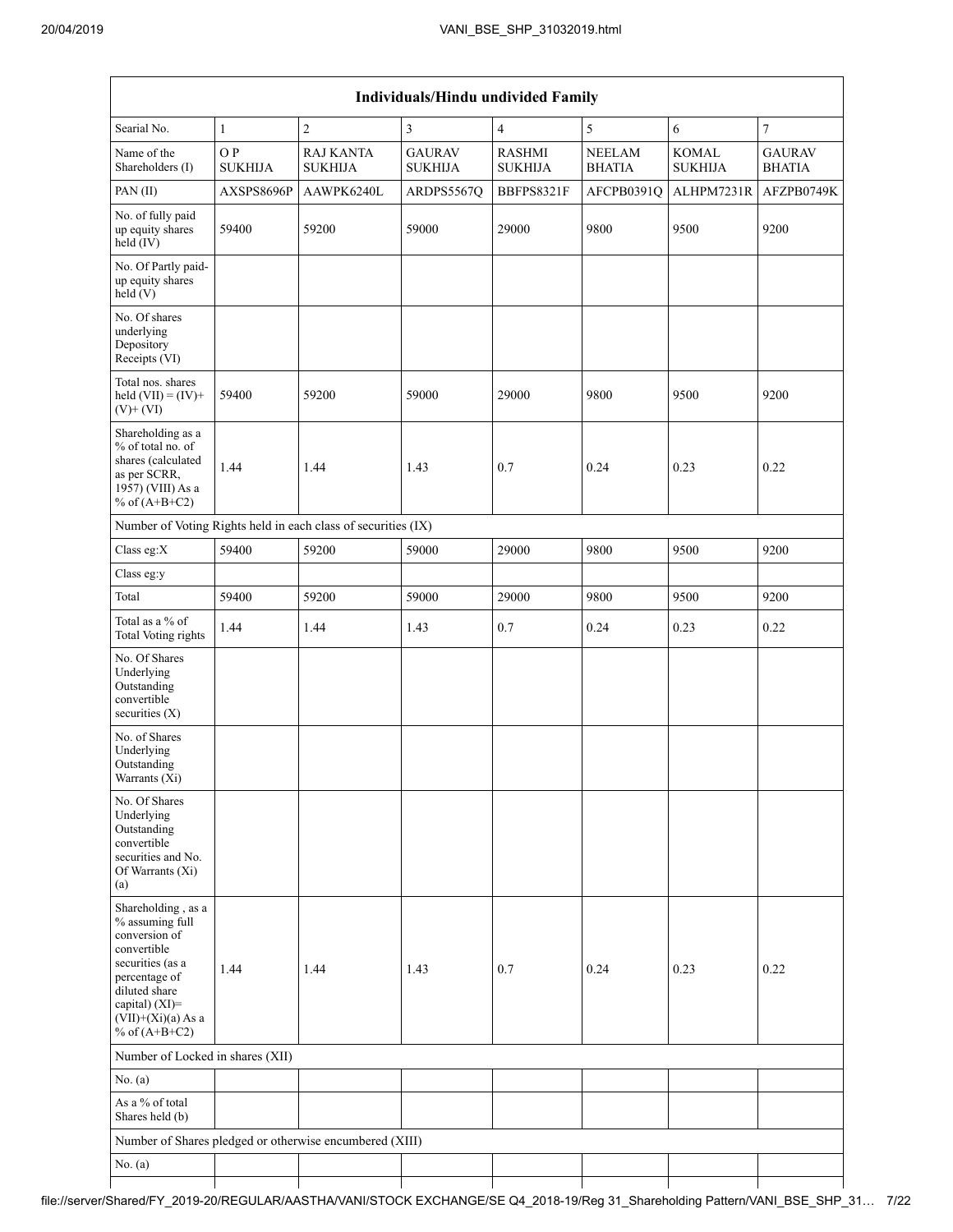## 20/04/2019 VANI\_BSE\_SHP\_31032019.html

| As a % of total<br>Shares held (b)                                   |          |          |          |          |          |          |          |
|----------------------------------------------------------------------|----------|----------|----------|----------|----------|----------|----------|
| Number of equity<br>shares held in<br>dematerialized<br>form $(XIV)$ | 59400    | 59200    | 59000    | 29000    | 9800     | 9500     | 9200     |
| Reason for not providing PAN                                         |          |          |          |          |          |          |          |
| Reason for not<br>providing PAN                                      |          |          |          |          |          |          |          |
| Shareholder type                                                     | Promoter | Promoter | Promoter | Promoter | Promoter | Promoter | Promoter |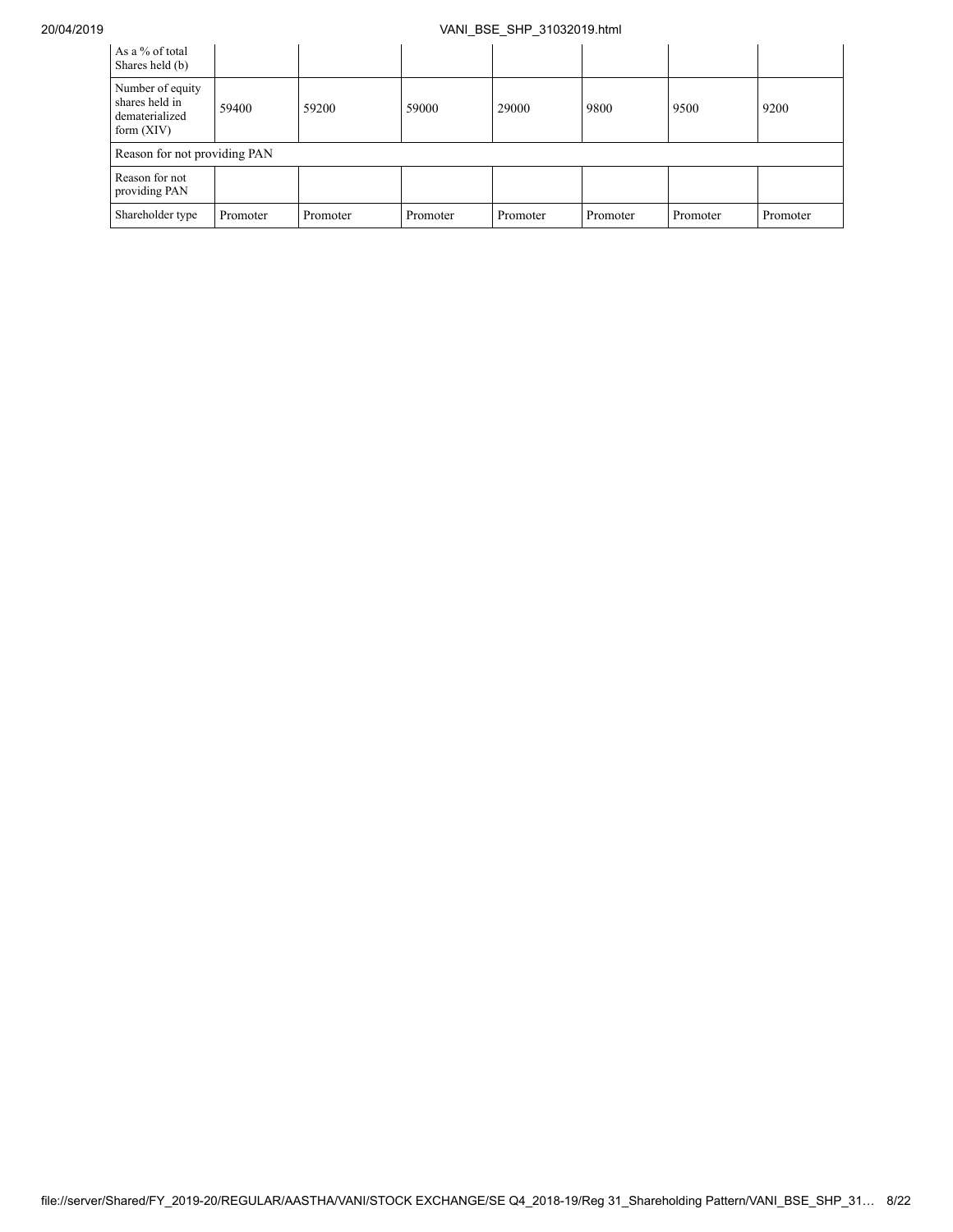|                                                                                                                                                                                          | Individuals/Hindu undivided Family                            |
|------------------------------------------------------------------------------------------------------------------------------------------------------------------------------------------|---------------------------------------------------------------|
| Searial No.                                                                                                                                                                              |                                                               |
| Name of the<br>Shareholders (I)                                                                                                                                                          | Click here to go back                                         |
| PAN(II)                                                                                                                                                                                  | Total                                                         |
| No. of fully paid<br>up equity shares<br>$\text{held}(\text{IV})$                                                                                                                        | 235100                                                        |
| No. Of Partly paid-<br>up equity shares<br>held(V)                                                                                                                                       |                                                               |
| No. Of shares<br>underlying<br>Depository<br>Receipts (VI)                                                                                                                               |                                                               |
| Total nos. shares<br>held $(VII) = (IV) +$<br>$(V)$ + $(VI)$                                                                                                                             | 235100                                                        |
| Shareholding as a<br>% of total no. of<br>shares (calculated<br>as per SCRR,<br>1957) (VIII) As a<br>% of $(A+B+C2)$                                                                     | 5.71                                                          |
|                                                                                                                                                                                          | Number of Voting Rights held in each class of securities (IX) |
| Class eg:X                                                                                                                                                                               | 235100                                                        |
| Class eg:y                                                                                                                                                                               |                                                               |
| Total                                                                                                                                                                                    | 235100                                                        |
| Total as a % of<br><b>Total Voting rights</b>                                                                                                                                            | 5.71                                                          |
| No. Of Shares<br>Underlying<br>Outstanding<br>convertible<br>securities $(X)$                                                                                                            |                                                               |
| No. of Shares<br>Underlying<br>Outstanding<br>Warrants (Xi)                                                                                                                              |                                                               |
| No. Of Shares<br>Underlying<br>Outstanding<br>convertible<br>securities and No.<br>Of Warrants (Xi)<br>(a)                                                                               |                                                               |
| Shareholding, as a<br>% assuming full<br>conversion of<br>convertible<br>securities (as a<br>percentage of<br>diluted share<br>capital) (XI)=<br>$(VII)+(Xi)(a)$ As a<br>% of $(A+B+C2)$ | 5.71                                                          |
| Number of Locked in shares (XII)                                                                                                                                                         |                                                               |
| No. (a)                                                                                                                                                                                  |                                                               |
| As a % of total<br>Shares held (b)                                                                                                                                                       |                                                               |
|                                                                                                                                                                                          | Number of Shares pledged or otherwise encumbered (XIII)       |
| No. $(a)$                                                                                                                                                                                |                                                               |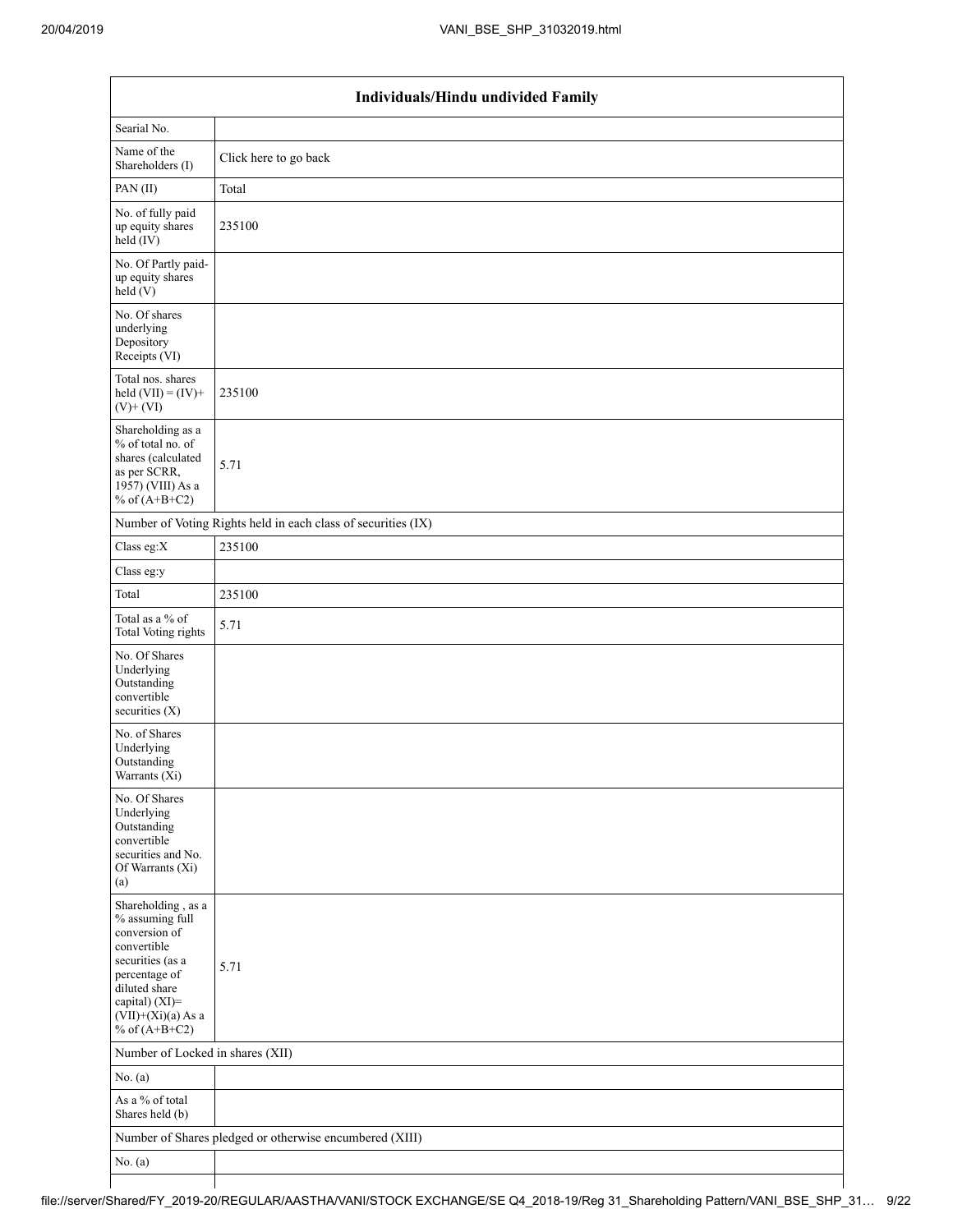| As a % of total<br>Shares held (b)                                   |        |
|----------------------------------------------------------------------|--------|
| Number of equity<br>shares held in<br>dematerialized<br>form $(XIV)$ | 235100 |
| Reason for not providing PAN                                         |        |
| Reason for not<br>providing PAN                                      |        |
| Shareholder type                                                     |        |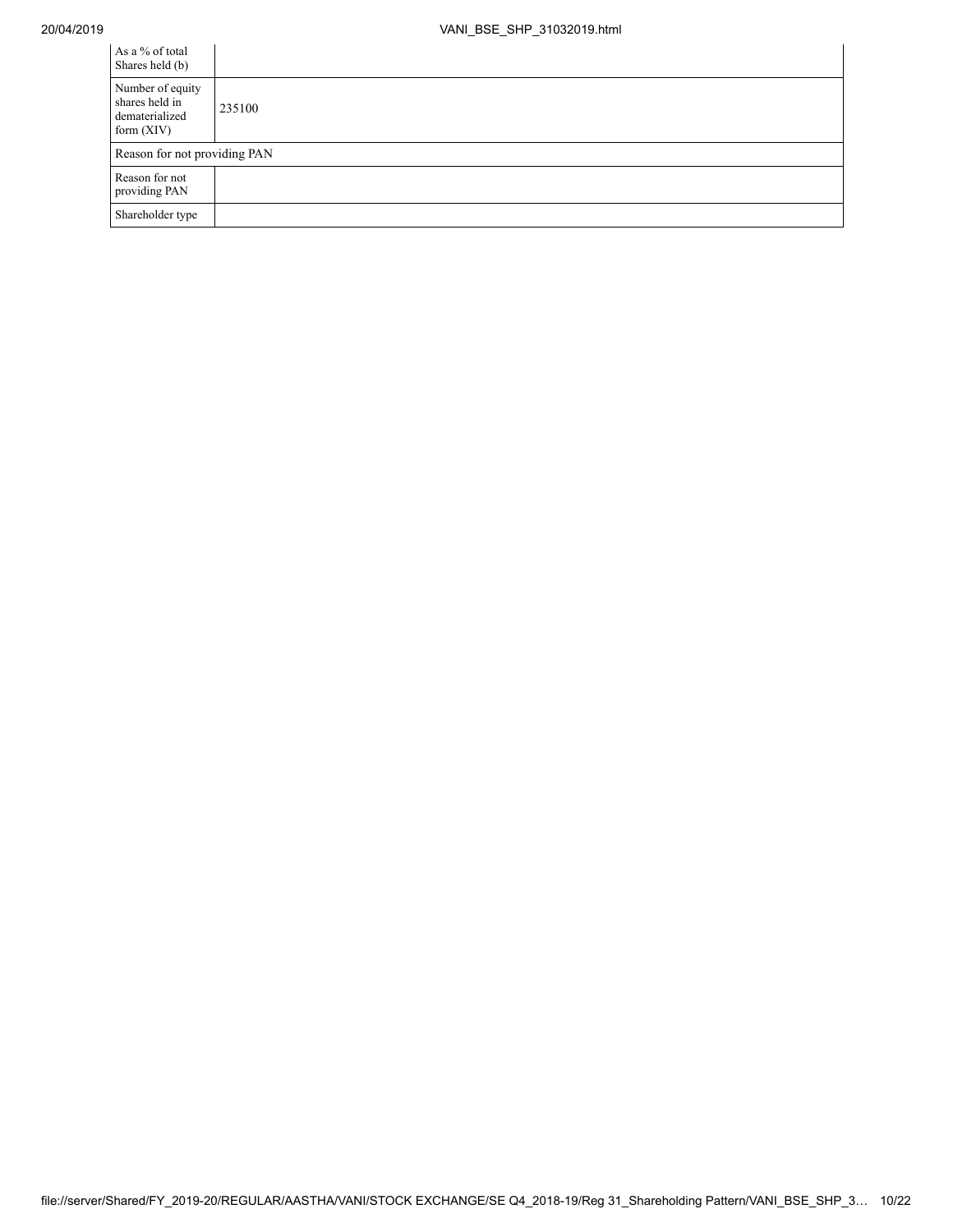|                                                                                                                                                                                      |                               |                                |                                 |                                | Individuals - ii. Individual shareholders holding nominal share capital in excess of Rs. 2 lakhs. |                                |                              |
|--------------------------------------------------------------------------------------------------------------------------------------------------------------------------------------|-------------------------------|--------------------------------|---------------------------------|--------------------------------|---------------------------------------------------------------------------------------------------|--------------------------------|------------------------------|
| Searial No.                                                                                                                                                                          | 1                             | $\sqrt{2}$                     | $\overline{\mathbf{3}}$         | $\overline{4}$                 | 5                                                                                                 | 6                              | $\overline{7}$               |
| Name of the<br>Shareholders (I)                                                                                                                                                      | <b>TARSEM</b><br><b>SINGH</b> | <b>SANJEEV</b><br><b>KUMAR</b> | <b>JITENDER</b><br><b>KUMAR</b> | <b>PRADEEP</b><br><b>KUMAR</b> | <b>SUKHDEV</b><br><b>SINGH</b><br><b>DHILLON</b>                                                  | <b>SURJEET</b><br><b>SINGH</b> | <b>BOHAR</b><br><b>SINGH</b> |
| PAN (II)                                                                                                                                                                             | BQXPS7016N                    | AQLPK9076B                     | AQGPK9865P                      | AQGPK9717L                     | ZZZZZ9999Z                                                                                        | BEBPS1120R                     | BEMPS0144E                   |
| No. of fully paid<br>up equity shares<br>held (IV)                                                                                                                                   | 110000                        | 110000                         | 110000                          | 110000                         | 110000                                                                                            | 104000                         | 100000                       |
| No. Of Partly paid-<br>up equity shares<br>held(V)                                                                                                                                   |                               |                                |                                 |                                |                                                                                                   |                                |                              |
| No. Of shares<br>underlying<br>Depository<br>Receipts (VI)                                                                                                                           |                               |                                |                                 |                                |                                                                                                   |                                |                              |
| Total nos. shares<br>held $(VII) = (IV) +$<br>$(V)$ + $(VI)$                                                                                                                         | 110000                        | 110000                         | 110000                          | 110000                         | 110000                                                                                            | 104000                         | 100000                       |
| Shareholding as a<br>% of total no. of<br>shares (calculated<br>as per SCRR,<br>1957) (VIII) As a<br>% of $(A+B+C2)$                                                                 | 2.67                          | 2.67                           | 2.67                            | 2.67                           | 2.67                                                                                              | 2.52                           | 2.43                         |
| Number of Voting Rights held in each class of securities (IX)                                                                                                                        |                               |                                |                                 |                                |                                                                                                   |                                |                              |
| Class eg: X                                                                                                                                                                          | 110000                        | 110000                         | 110000                          | 110000                         | 110000                                                                                            | 104000                         | 100000                       |
| Class eg:y                                                                                                                                                                           |                               |                                |                                 |                                |                                                                                                   |                                |                              |
| Total                                                                                                                                                                                | 110000                        | 110000                         | 110000                          | 110000                         | 110000                                                                                            | 104000                         | 100000                       |
| Total as a % of<br>Total Voting rights                                                                                                                                               | 2.67                          | 2.67                           | 2.67                            | 2.67                           | 2.67                                                                                              | 2.52                           | 2.43                         |
| No. Of Shares<br>Underlying<br>Outstanding<br>convertible<br>securities $(X)$                                                                                                        |                               |                                |                                 |                                |                                                                                                   |                                |                              |
| No. of Shares<br>Underlying<br>Outstanding<br>Warrants (Xi)                                                                                                                          |                               |                                |                                 |                                |                                                                                                   |                                |                              |
| No. Of Shares<br>Underlying<br>Outstanding<br>convertible<br>securities and No.<br>Of Warrants (Xi)<br>(a)                                                                           |                               |                                |                                 |                                |                                                                                                   |                                |                              |
| Shareholding, as a<br>% assuming full<br>conversion of<br>convertible<br>securities (as a<br>percentage of<br>diluted share<br>capital) (XI)=<br>$(VII)+(X)$ As a %<br>of $(A+B+C2)$ | 2.67                          | 2.67                           | 2.67                            | 2.67                           | 2.67                                                                                              | 2.52                           | 2.43                         |
| Number of Locked in shares (XII)                                                                                                                                                     |                               |                                |                                 |                                |                                                                                                   |                                |                              |
| No. (a)                                                                                                                                                                              |                               |                                |                                 |                                |                                                                                                   |                                |                              |
| As a % of total<br>Shares held (b)                                                                                                                                                   |                               |                                |                                 |                                |                                                                                                   |                                |                              |
| Number of equity<br>shares held in                                                                                                                                                   | 110000                        | $\boldsymbol{0}$               | 110000                          | $\boldsymbol{0}$               | $\boldsymbol{0}$                                                                                  | $\mathbf{0}$                   | $\mathbf{0}$                 |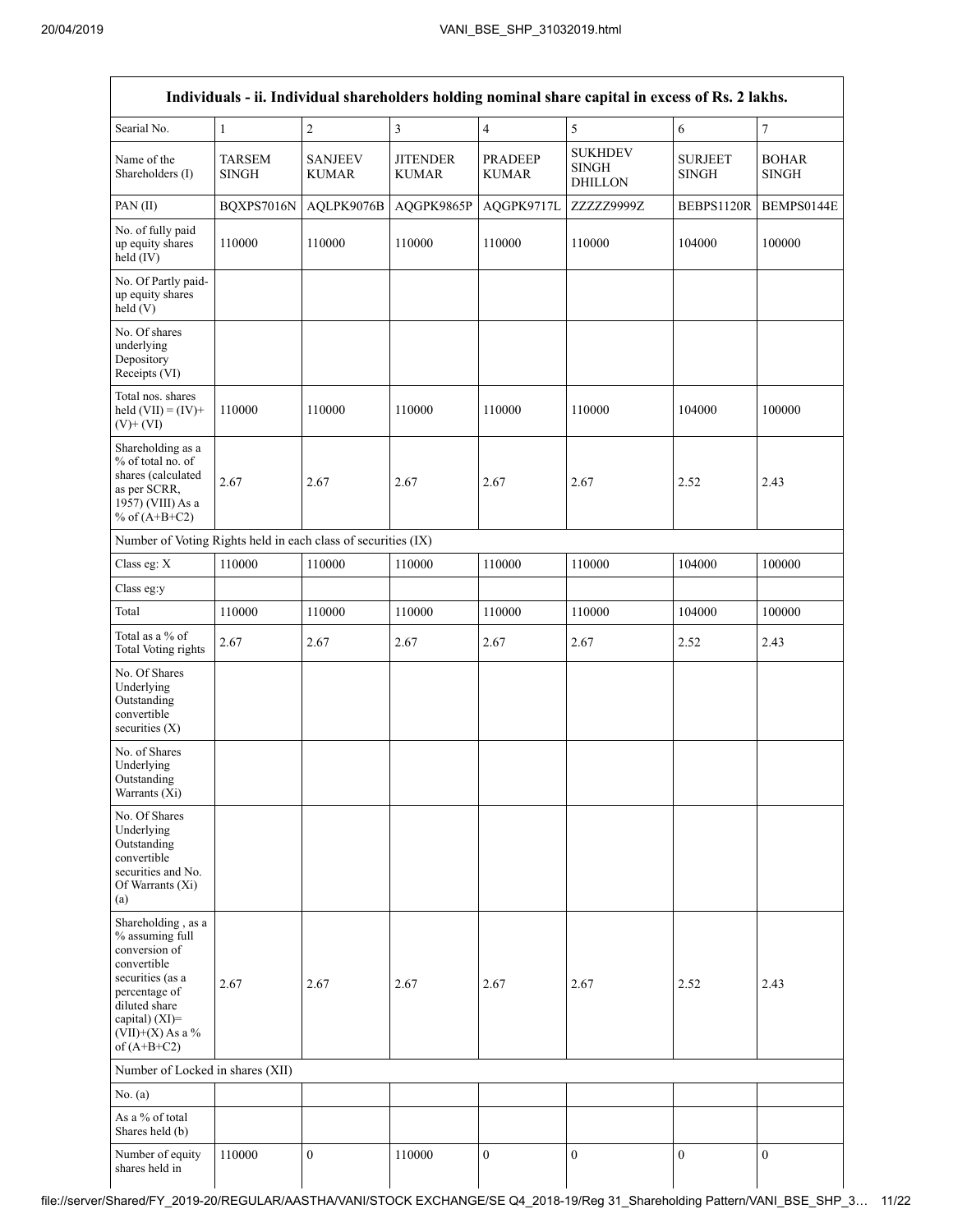| dematerialized<br>form $(XIV)$  |                              |  |  |  |  |  |  |  |  |  |
|---------------------------------|------------------------------|--|--|--|--|--|--|--|--|--|
| Reason for not providing PAN    |                              |  |  |  |  |  |  |  |  |  |
| Reason for not<br>providing PAN | Textual<br>Information $(1)$ |  |  |  |  |  |  |  |  |  |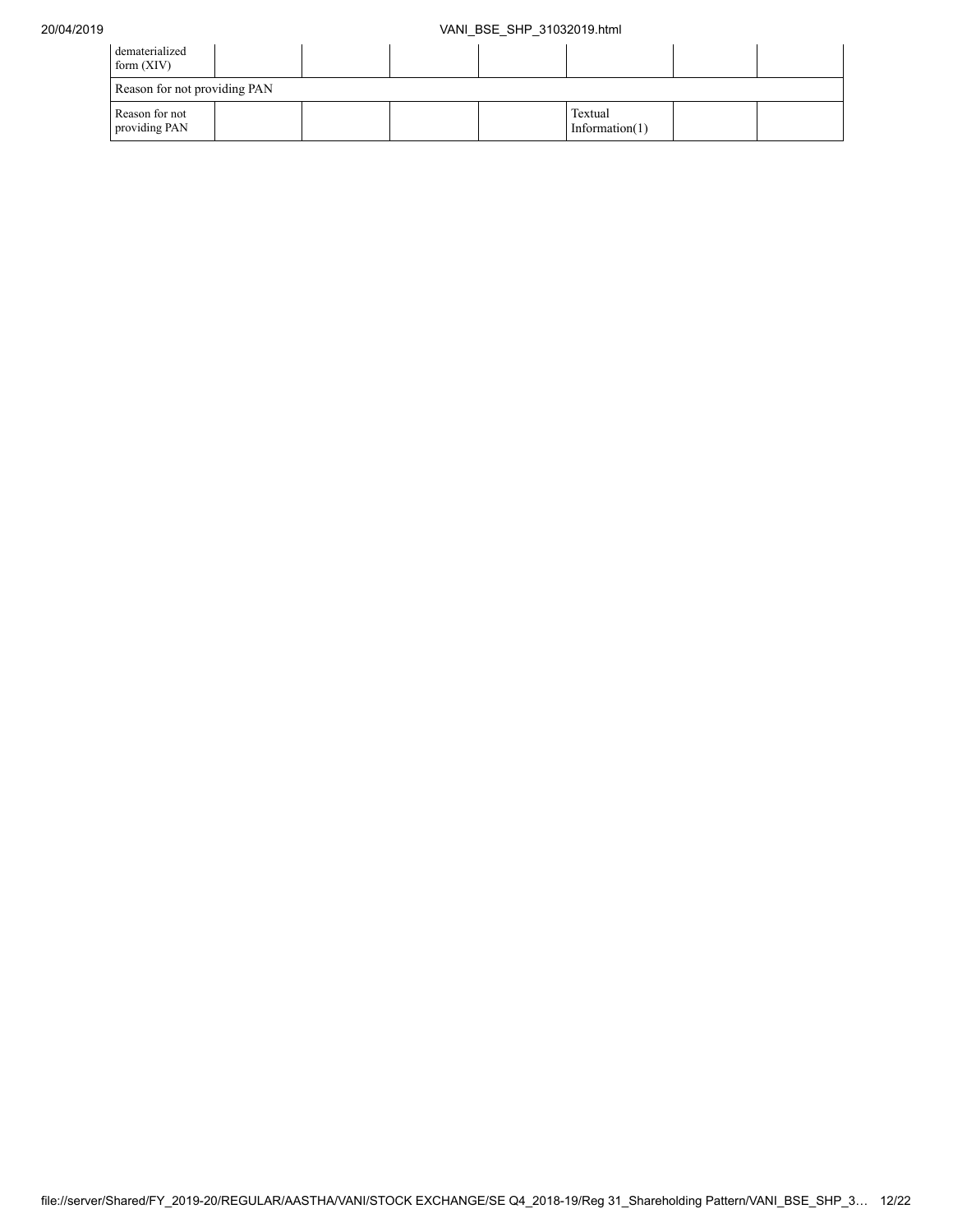|                                                                                                                                                                                      |                                 |                              | Individuals - ii. Individual shareholders holding nominal share capital in excess of Rs. 2 lakhs. |                               |                                |                                 |                                |
|--------------------------------------------------------------------------------------------------------------------------------------------------------------------------------------|---------------------------------|------------------------------|---------------------------------------------------------------------------------------------------|-------------------------------|--------------------------------|---------------------------------|--------------------------------|
| Searial No.                                                                                                                                                                          | 8                               | 9                            | 10                                                                                                | 11                            | 12                             | 13                              | 14                             |
| Name of the<br>Shareholders (I)                                                                                                                                                      | <b>BALJINDER</b><br><b>KAUR</b> | <b>VIJAY</b><br><b>KUMAR</b> | <b>HARDEEP</b><br><b>SINGH</b><br><b>WAHLA</b>                                                    | <b>HARMEET</b><br><b>GHAI</b> | <b>KAMALJIT</b><br><b>GHAI</b> | <b>SATWANTI</b><br><b>BAJAJ</b> | <b>RADHEY</b><br><b>SHAYAM</b> |
| PAN(II)                                                                                                                                                                              | AQMPK8957G                      | AQGPK9864N                   | AARPW7993D                                                                                        | AGOPG7932M                    | AGFPG1592E                     | AASPB4178Q                      | BNKPS7076J                     |
| No. of fully paid<br>up equity shares<br>held (IV)                                                                                                                                   | 100000                          | 100000                       | 100000                                                                                            | 76800                         | 76800                          | 76800                           | 52400                          |
| No. Of Partly paid-<br>up equity shares<br>held(V)                                                                                                                                   |                                 |                              |                                                                                                   |                               |                                |                                 |                                |
| No. Of shares<br>underlying<br>Depository<br>Receipts (VI)                                                                                                                           |                                 |                              |                                                                                                   |                               |                                |                                 |                                |
| Total nos. shares<br>held $(VII) = (IV) +$<br>$(V)$ + $(VI)$                                                                                                                         | 100000                          | 100000                       | 100000                                                                                            | 76800                         | 76800                          | 76800                           | 52400                          |
| Shareholding as a<br>% of total no. of<br>shares (calculated<br>as per SCRR,<br>1957) (VIII) As a<br>% of $(A+B+C2)$                                                                 | 2.43                            | 2.43                         | 2.43                                                                                              | 1.86                          | 1.86                           | 1.86                            | 1.27                           |
| Number of Voting Rights held in each class of securities (IX)                                                                                                                        |                                 |                              |                                                                                                   |                               |                                |                                 |                                |
| Class eg: X                                                                                                                                                                          | 100000                          | 100000                       | 100000                                                                                            | 76800                         | 76800                          | 76800                           | 52400                          |
| Class eg:y                                                                                                                                                                           |                                 |                              |                                                                                                   |                               |                                |                                 |                                |
| Total                                                                                                                                                                                | 100000                          | 100000                       | 100000                                                                                            | 76800                         | 76800                          | 76800                           | 52400                          |
| Total as a % of<br>Total Voting rights                                                                                                                                               | 2.43                            | 2.43                         | 2.43                                                                                              | 1.86                          | 1.86                           | 1.86                            | 1.27                           |
| No. Of Shares<br>Underlying<br>Outstanding<br>convertible<br>securities $(X)$                                                                                                        |                                 |                              |                                                                                                   |                               |                                |                                 |                                |
| No. of Shares<br>Underlying<br>Outstanding<br>Warrants (Xi)                                                                                                                          |                                 |                              |                                                                                                   |                               |                                |                                 |                                |
| No. Of Shares<br>Underlying<br>Outstanding<br>convertible<br>securities and No.<br>Of Warrants (Xi)<br>(a)                                                                           |                                 |                              |                                                                                                   |                               |                                |                                 |                                |
| Shareholding, as a<br>% assuming full<br>conversion of<br>convertible<br>securities (as a<br>percentage of<br>diluted share<br>capital) (XI)=<br>$(VII)+(X)$ As a %<br>of $(A+B+C2)$ | 2.43                            | 2.43                         | 2.43                                                                                              | 1.86                          | 1.86                           | 1.86                            | 1.27                           |
| Number of Locked in shares (XII)                                                                                                                                                     |                                 |                              |                                                                                                   |                               |                                |                                 |                                |
| No. (a)                                                                                                                                                                              |                                 |                              |                                                                                                   |                               |                                |                                 |                                |
| As a % of total<br>Shares held (b)                                                                                                                                                   |                                 |                              |                                                                                                   |                               |                                |                                 |                                |
| Number of equity<br>shares held in                                                                                                                                                   | $\mathbf{0}$                    | 100000                       | 100000                                                                                            | $\boldsymbol{0}$              | $\boldsymbol{0}$               | 76800                           | $\boldsymbol{0}$               |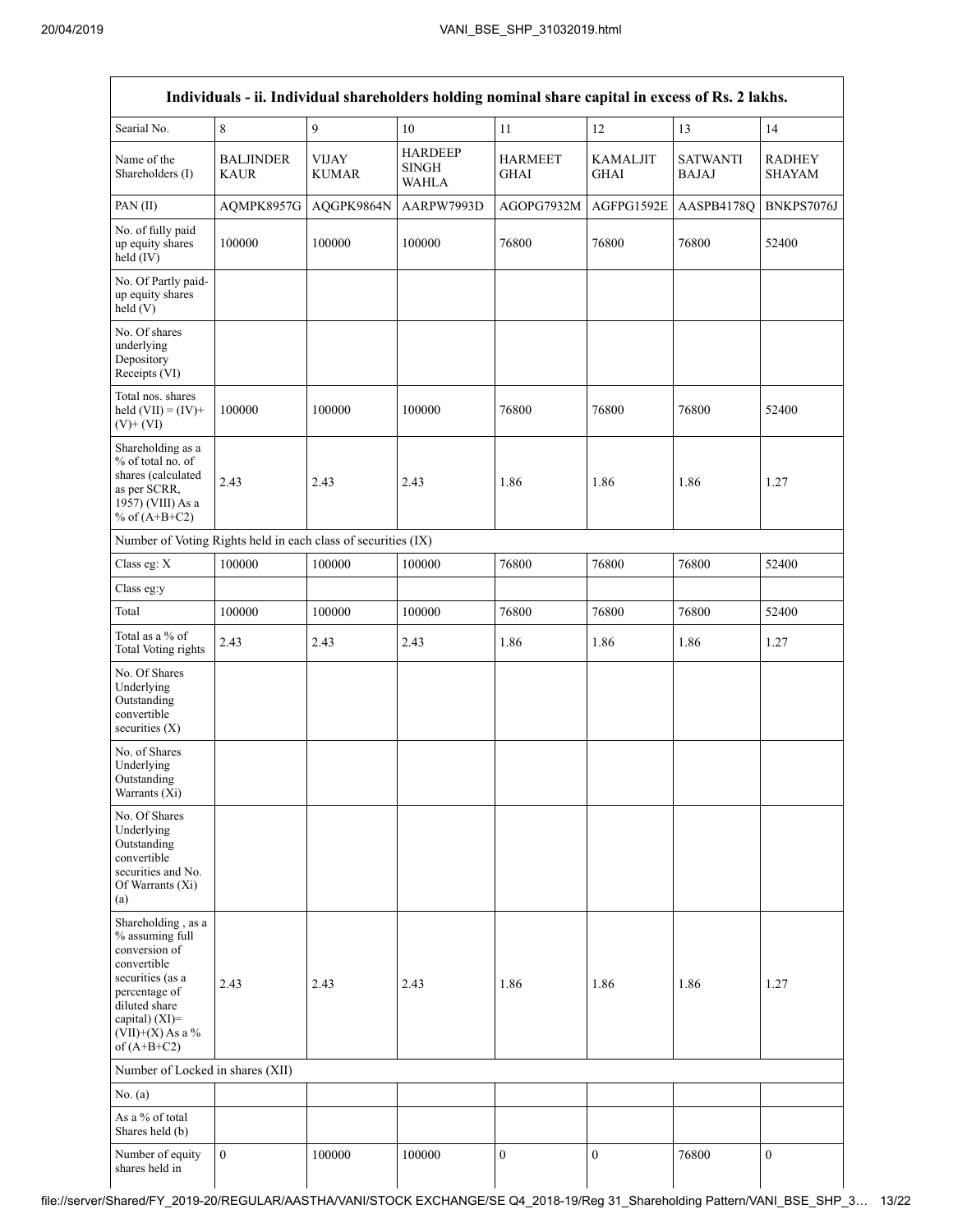| dematerialized<br>form $(XIV)$  |  |  |  |  |  |  |  |
|---------------------------------|--|--|--|--|--|--|--|
| Reason for not providing PAN    |  |  |  |  |  |  |  |
| Reason for not<br>providing PAN |  |  |  |  |  |  |  |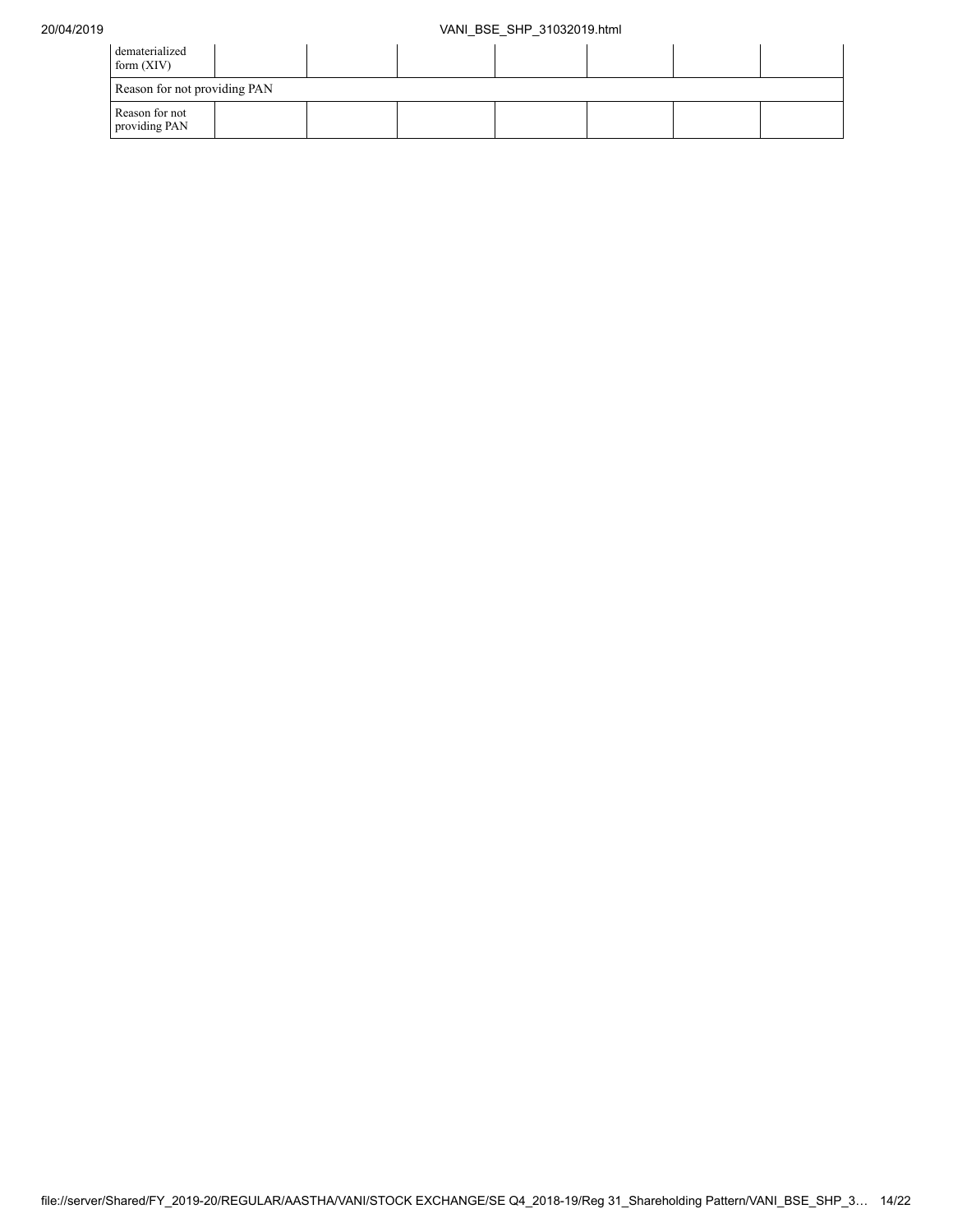| Individuals - ii. Individual shareholders holding nominal share capital in excess of Rs. 2 lakhs.                                                                                       |                                |                               |                               |                               |                               |                  |                                 |  |
|-----------------------------------------------------------------------------------------------------------------------------------------------------------------------------------------|--------------------------------|-------------------------------|-------------------------------|-------------------------------|-------------------------------|------------------|---------------------------------|--|
| Searial No.                                                                                                                                                                             | 15                             | 16                            | 17                            | 18                            | 19                            | 20               | $21\,$                          |  |
| Name of the<br>Shareholders (I)                                                                                                                                                         | <b>HERIKA</b><br><b>NARANG</b> | <b>GEETA</b><br><b>CHADHA</b> | <b>MANAN</b><br><b>NARANG</b> | <b>MANSI</b><br><b>NARANG</b> | <b>RAJIV</b><br><b>CHADHA</b> | Naveen<br>Narang | <b>SUMITRA</b><br><b>NARANG</b> |  |
| PAN(II)                                                                                                                                                                                 | AHJPA5543N                     | AGGPC0379Q                    | ACJPN9853B                    | ABTPN4637N                    | AAFPC2849C                    | AADPN0344D       | AADPN0343E                      |  |
| No. of fully paid<br>up equity shares<br>held (IV)                                                                                                                                      | 50000                          | 50000                         | 50000                         | 50000                         | 50000                         | 50000            | 50000                           |  |
| No. Of Partly paid-<br>up equity shares<br>held(V)                                                                                                                                      |                                |                               |                               |                               |                               |                  |                                 |  |
| No. Of shares<br>underlying<br>Depository<br>Receipts (VI)                                                                                                                              |                                |                               |                               |                               |                               |                  |                                 |  |
| Total nos. shares<br>held $(VII) = (IV) +$<br>$(V)$ + $(VI)$                                                                                                                            | 50000                          | 50000                         | 50000                         | 50000                         | 50000                         | 50000            | 50000                           |  |
| Shareholding as a<br>% of total no. of<br>shares (calculated<br>as per SCRR,<br>1957) (VIII) As a<br>% of $(A+B+C2)$                                                                    | 1.21                           | 1.21                          | 1.21                          | 1.21                          | 1.21                          | 1.21             | 1.21                            |  |
| Number of Voting Rights held in each class of securities (IX)                                                                                                                           |                                |                               |                               |                               |                               |                  |                                 |  |
| Class eg: X                                                                                                                                                                             | 50000                          | 50000                         | 50000                         | 50000                         | 50000                         | 50000            | 50000                           |  |
| Class eg:y                                                                                                                                                                              |                                |                               |                               |                               |                               |                  |                                 |  |
| Total                                                                                                                                                                                   | 50000                          | 50000                         | 50000                         | 50000                         | 50000                         | 50000            | 50000                           |  |
| Total as a % of<br>Total Voting rights                                                                                                                                                  | 1.21                           | 1.21                          | 1.21                          | 1.21                          | 1.21                          | 1.21             | 1.21                            |  |
| No. Of Shares<br>Underlying<br>Outstanding<br>convertible<br>securities $(X)$                                                                                                           |                                |                               |                               |                               |                               |                  |                                 |  |
| No. of Shares<br>Underlying<br>Outstanding<br>Warrants $(X_i)$                                                                                                                          |                                |                               |                               |                               |                               |                  |                                 |  |
| No. Of Shares<br>Underlying<br>Outstanding<br>convertible<br>securities and No.<br>Of Warrants (Xi)<br>(a)                                                                              |                                |                               |                               |                               |                               |                  |                                 |  |
| Shareholding, as a<br>% assuming full<br>conversion of<br>convertible<br>securities (as a<br>percentage of<br>diluted share<br>capital) $(XI)$ =<br>$(VII)+(X)$ As a %<br>of $(A+B+C2)$ | 1.21                           | 1.21                          | 1.21                          | 1.21                          | 1.21                          | 1.21             | 1.21                            |  |
| Number of Locked in shares (XII)                                                                                                                                                        |                                |                               |                               |                               |                               |                  |                                 |  |
| No. $(a)$                                                                                                                                                                               |                                |                               |                               |                               |                               |                  |                                 |  |
| As a % of total<br>Shares held (b)                                                                                                                                                      |                                |                               |                               |                               |                               |                  |                                 |  |
| Number of equity<br>shares held in                                                                                                                                                      | 50000                          | 50000                         | 50000                         | 50000                         | 50000                         | 50000            | 50000                           |  |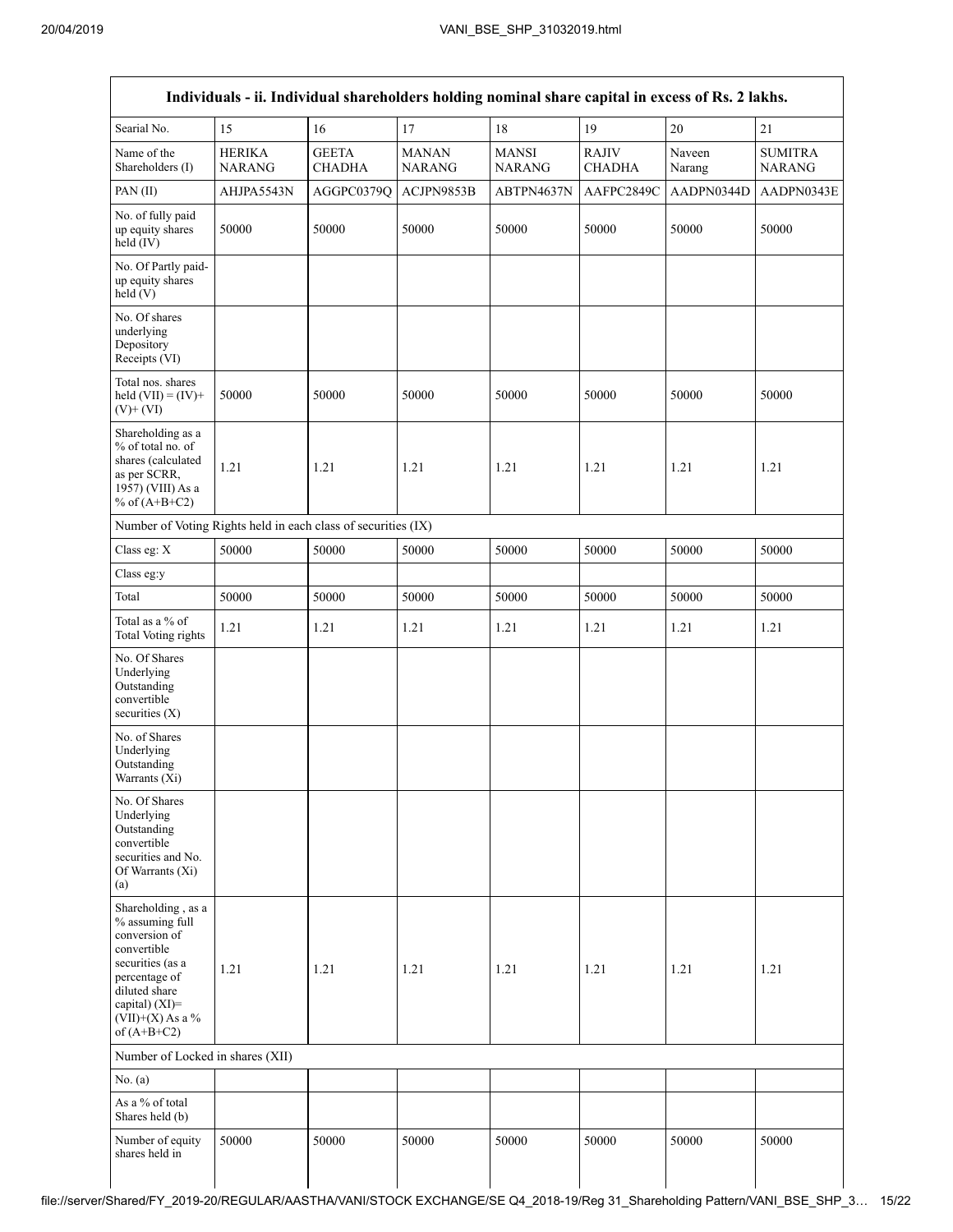| dematerialized<br>form $(XIV)$  |  |  |  |  |  |  |  |
|---------------------------------|--|--|--|--|--|--|--|
| Reason for not providing PAN    |  |  |  |  |  |  |  |
| Reason for not<br>providing PAN |  |  |  |  |  |  |  |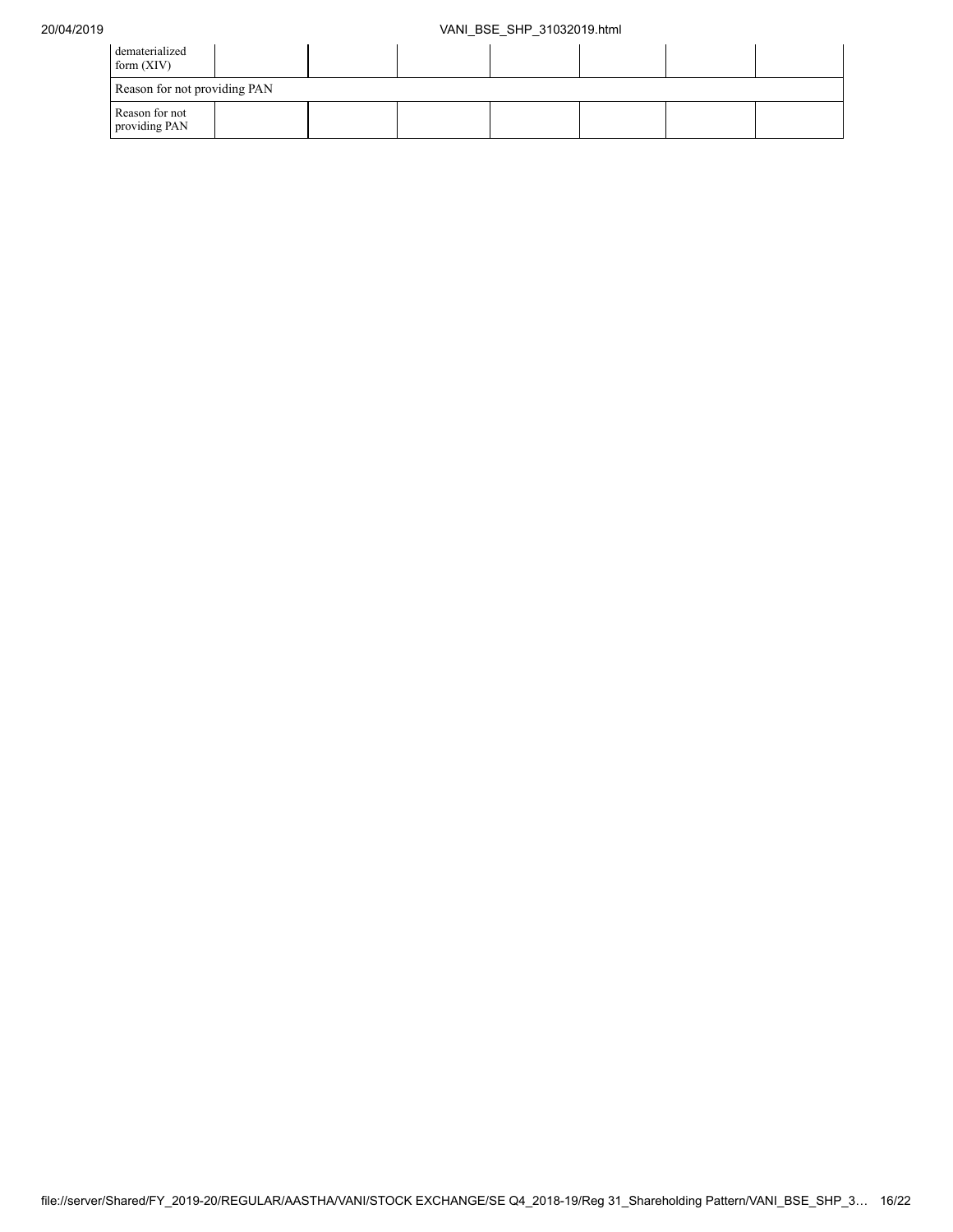|                                                                                                                                                                                      | Individuals - ii. Individual shareholders holding nominal share capital in excess of Rs. 2 lakhs. |                       |                      |                       |
|--------------------------------------------------------------------------------------------------------------------------------------------------------------------------------------|---------------------------------------------------------------------------------------------------|-----------------------|----------------------|-----------------------|
| Searial No.                                                                                                                                                                          | $22\,$                                                                                            | 23                    | 24                   |                       |
| Name of the<br>Shareholders (I)                                                                                                                                                      | SATISH CHANDER NARANG                                                                             | <b>BHALINDER GHAI</b> | ROMESH CHANDER BAJAJ | Click here to go back |
| PAN(II)                                                                                                                                                                              | AAAPN0874H                                                                                        | AGVPG6895Q            | AASPB4177B           | Total                 |
| No. of fully paid<br>up equity shares<br>$\text{held}(\text{IV})$                                                                                                                    | 50000                                                                                             | 45250                 | 41150                | 1823200               |
| No. Of Partly paid-<br>up equity shares<br>held (V)                                                                                                                                  |                                                                                                   |                       |                      |                       |
| No. Of shares<br>underlying<br>Depository<br>Receipts (VI)                                                                                                                           |                                                                                                   |                       |                      |                       |
| Total nos. shares<br>held $(VII) = (IV) +$<br>$(V)+(VI)$                                                                                                                             | 50000                                                                                             | 45250                 | 41150                | 1823200               |
| Shareholding as a<br>% of total no. of<br>shares (calculated<br>as per SCRR,<br>1957) (VIII) As a<br>% of $(A+B+C2)$                                                                 | 1.21                                                                                              | 1.1                   | 1                    | 44.25                 |
|                                                                                                                                                                                      | Number of Voting Rights held in each class of securities (IX)                                     |                       |                      |                       |
| Class eg: X                                                                                                                                                                          | 50000                                                                                             | 45250                 | 41150                | 1823200               |
| Class eg:y                                                                                                                                                                           |                                                                                                   |                       |                      |                       |
| Total                                                                                                                                                                                | 50000                                                                                             | 45250                 | 41150                | 1823200               |
| Total as a % of<br><b>Total Voting rights</b>                                                                                                                                        | 1.21                                                                                              | 1.1                   | 1                    | 44.25                 |
| No. Of Shares<br>Underlying<br>Outstanding<br>convertible<br>securities $(X)$                                                                                                        |                                                                                                   |                       |                      |                       |
| No. of Shares<br>Underlying<br>Outstanding<br>Warrants (Xi)                                                                                                                          |                                                                                                   |                       |                      |                       |
| No. Of Shares<br>Underlying<br>Outstanding<br>convertible<br>securities and No.<br>Of Warrants (Xi)<br>(a)                                                                           |                                                                                                   |                       |                      |                       |
| Shareholding, as a<br>% assuming full<br>conversion of<br>convertible<br>securities (as a<br>percentage of<br>diluted share<br>capital) (XI)=<br>$(VII)+(X)$ As a %<br>of $(A+B+C2)$ | 1.21                                                                                              | 1.1                   | 1                    | 44.25                 |
| Number of Locked in shares (XII)                                                                                                                                                     |                                                                                                   |                       |                      |                       |
| No. (a)                                                                                                                                                                              |                                                                                                   |                       |                      |                       |
| As a % of total<br>Shares held (b)                                                                                                                                                   |                                                                                                   |                       |                      |                       |
| Number of equity<br>shares held in<br>dematerialized<br>form (XIV)                                                                                                                   | 50000                                                                                             | $\boldsymbol{0}$      | $\overline{0}$       | 896800                |

file://server/Shared/FY\_2019-20/REGULAR/AASTHA/VANI/STOCK EXCHANGE/SE Q4\_2018-19/Reg 31\_Shareholding Pattern/VANI\_BSE\_SHP\_3… 17/22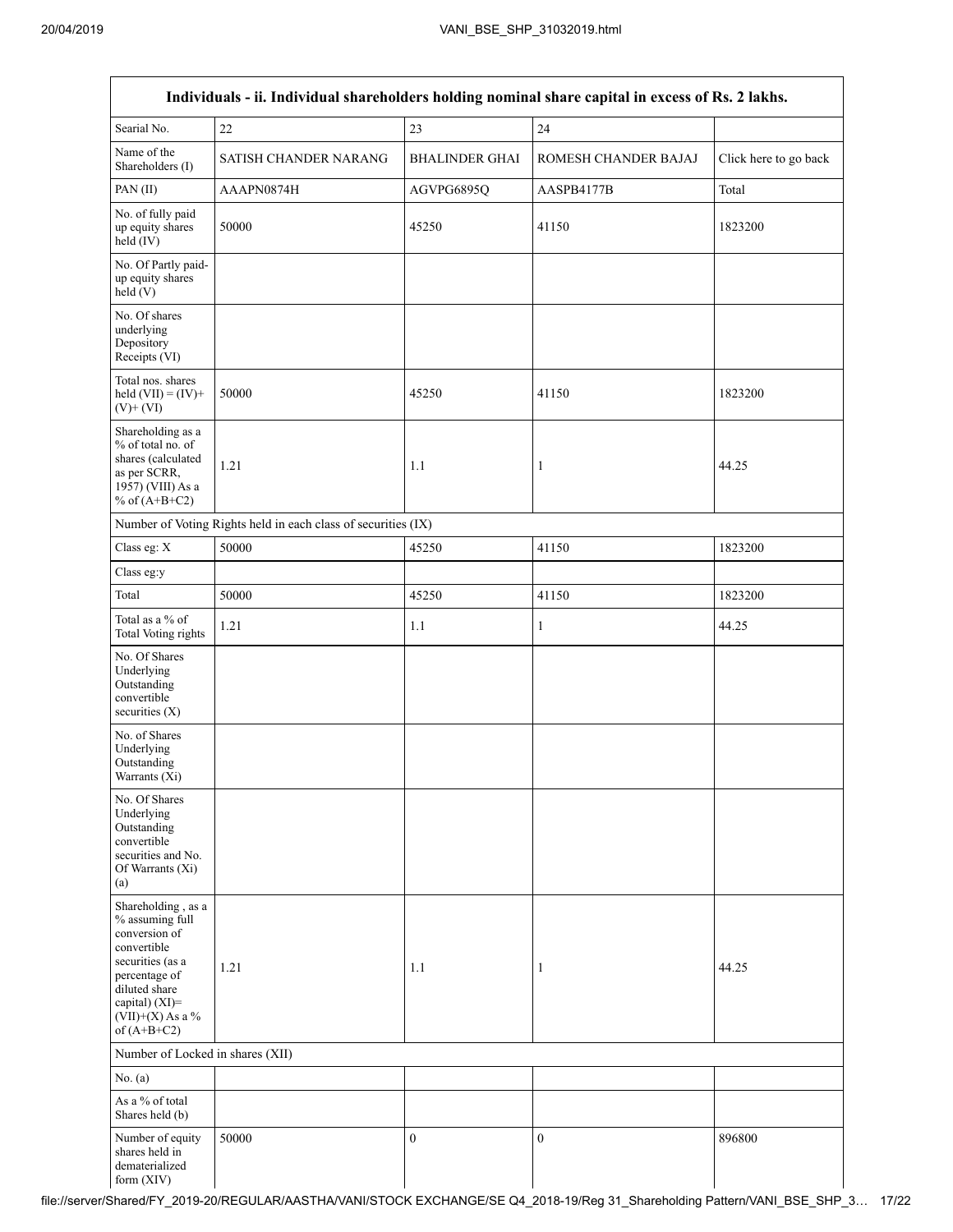| Reason for not providing PAN    |  |  |
|---------------------------------|--|--|
| Reason for not<br>providing PAN |  |  |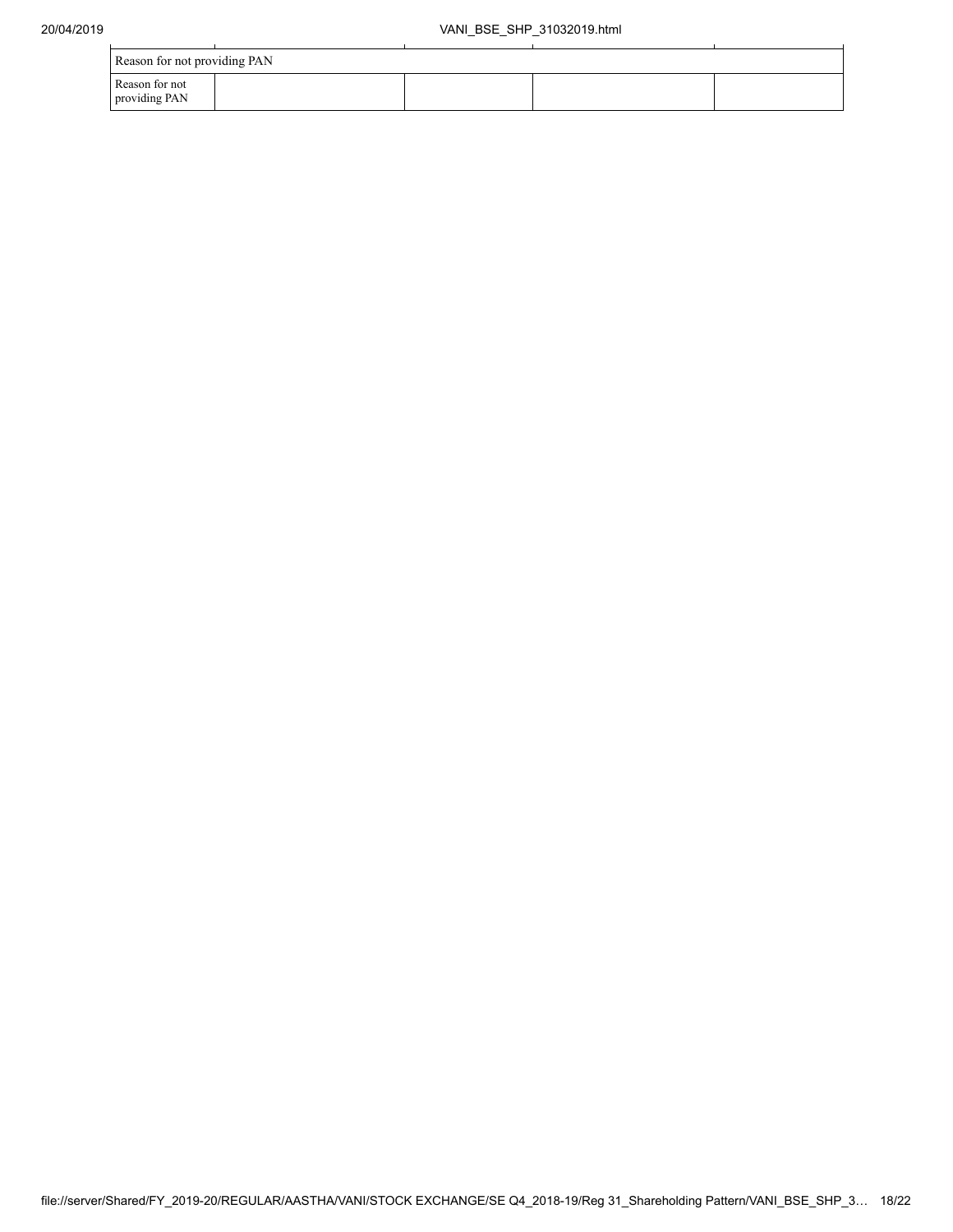|                        | <b>Text Block</b>                      |
|------------------------|----------------------------------------|
| Textual Information(1) | PAN IS NOT PROVIDED BY THE SHAREHOLDER |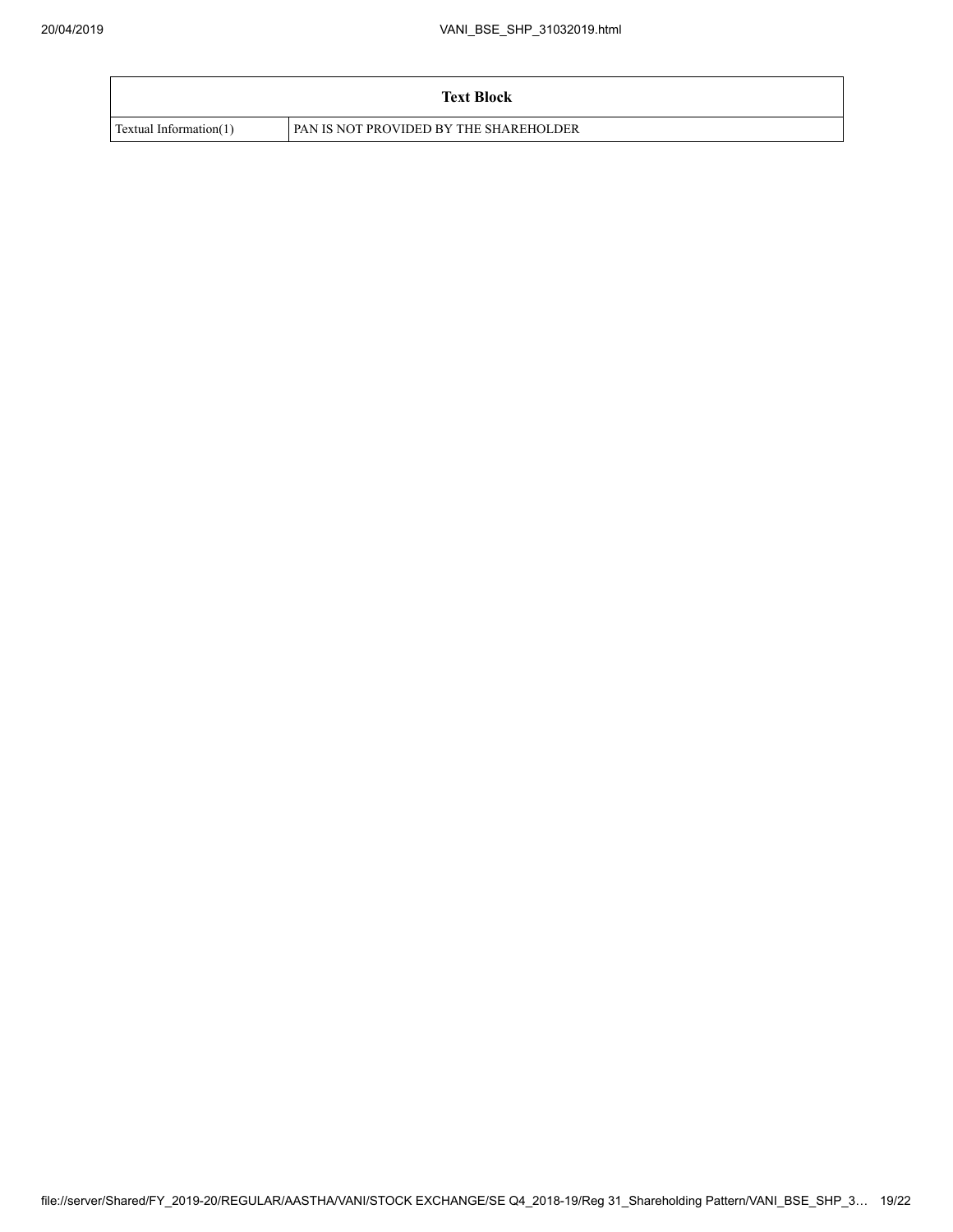| Any Other (specify)                                                                                                                                                                                                      |                                                               |                                           |                                           |                                           |                          |  |  |  |  |
|--------------------------------------------------------------------------------------------------------------------------------------------------------------------------------------------------------------------------|---------------------------------------------------------------|-------------------------------------------|-------------------------------------------|-------------------------------------------|--------------------------|--|--|--|--|
| Searial No.                                                                                                                                                                                                              | $\mathbf{1}$                                                  | $\overline{2}$                            | 3                                         | $\overline{4}$                            |                          |  |  |  |  |
| Category                                                                                                                                                                                                                 | <b>Bodies Corporate</b>                                       | <b>HUF</b>                                | <b>HUF</b>                                | <b>HUF</b>                                |                          |  |  |  |  |
| Category / More<br>than 1 percentage                                                                                                                                                                                     | More than 1 percentage<br>of shareholding                     | More than 1 percentage<br>of shareholding | More than 1 percentage<br>of shareholding | More than 1 percentage<br>of shareholding |                          |  |  |  |  |
| Name of the<br>Shareholders (I)                                                                                                                                                                                          | <b>NAU NIDH FINANCE</b><br><b>LIMITED</b>                     | <b>MANAN NARANG</b><br><b>HUF</b>         | <b>NAVEEN NARANG</b><br><b>HUF</b>        | S C NARANG AND<br><b>SONS HUF</b>         | Click here to<br>go back |  |  |  |  |
| PAN(II)                                                                                                                                                                                                                  | AABCN5075G                                                    | AAJHM5838B                                | AACHN4022M                                | AAAHS6461F                                | Total                    |  |  |  |  |
| No. of the<br>Shareholders (I)                                                                                                                                                                                           | 1                                                             | 1                                         | 1                                         | 1                                         | $\mathbf{0}$             |  |  |  |  |
| No. of fully paid<br>up equity shares<br>$held$ (IV)                                                                                                                                                                     | 1000000                                                       | 50000                                     | 50000                                     | 50000                                     | $\boldsymbol{0}$         |  |  |  |  |
| No. Of Partly paid-<br>up equity shares<br>held $(V)$                                                                                                                                                                    |                                                               |                                           |                                           |                                           |                          |  |  |  |  |
| No. Of shares<br>underlying<br>Depository<br>Receipts (VI)                                                                                                                                                               |                                                               |                                           |                                           |                                           |                          |  |  |  |  |
| Total nos. shares<br>held $(VII) = (IV) +$<br>$(V)$ + $(VI)$                                                                                                                                                             | 1000000                                                       | 50000                                     | 50000                                     | 50000                                     | $\mathbf{0}$             |  |  |  |  |
| Shareholding as a<br>% of total no. of<br>shares (calculated<br>as per SCRR,<br>$19\overline{57}$ ) (VIII) As a<br>% of $(A+B+C2)$                                                                                       | 24.27                                                         | 1.21                                      | 1.21                                      | 1.21                                      | $\boldsymbol{0}$         |  |  |  |  |
|                                                                                                                                                                                                                          | Number of Voting Rights held in each class of securities (IX) |                                           |                                           |                                           |                          |  |  |  |  |
| Class eg: X                                                                                                                                                                                                              | 1000000                                                       | 50000                                     | 50000                                     | 50000                                     | $\mathbf{0}$             |  |  |  |  |
| Class eg:y                                                                                                                                                                                                               |                                                               |                                           |                                           |                                           |                          |  |  |  |  |
| Total                                                                                                                                                                                                                    | 1000000                                                       | 50000                                     | 50000                                     | 50000                                     | $\boldsymbol{0}$         |  |  |  |  |
| Total as a % of<br><b>Total Voting rights</b>                                                                                                                                                                            | 24.27                                                         | 1.21                                      | 1.21                                      | 1.21                                      | $\mathbf{0}$             |  |  |  |  |
| No. Of Shares<br>Underlying<br>Outstanding<br>convertible<br>securities $(X)$                                                                                                                                            |                                                               |                                           |                                           |                                           |                          |  |  |  |  |
| No. of Shares<br>Underlying<br>Outstanding<br>Warrants (Xi)                                                                                                                                                              |                                                               |                                           |                                           |                                           |                          |  |  |  |  |
| No. Of Shares<br>Underlying<br>Outstanding<br>convertible<br>securities and No.<br>Of Warrants (Xi)<br>(a)                                                                                                               |                                                               |                                           |                                           |                                           |                          |  |  |  |  |
| Shareholding, as a<br>% assuming full<br>conversion of<br>convertible<br>securities (as a<br>percentage of<br>diluted share<br>capital) (XI)=<br>$(VII)+(X)$ As a %<br>of $(A+B+C2)$<br>Number of Locked in shares (XII) | 24.27                                                         | 1.21                                      | 1.21                                      | 1.21                                      | $\mathbf{0}$             |  |  |  |  |